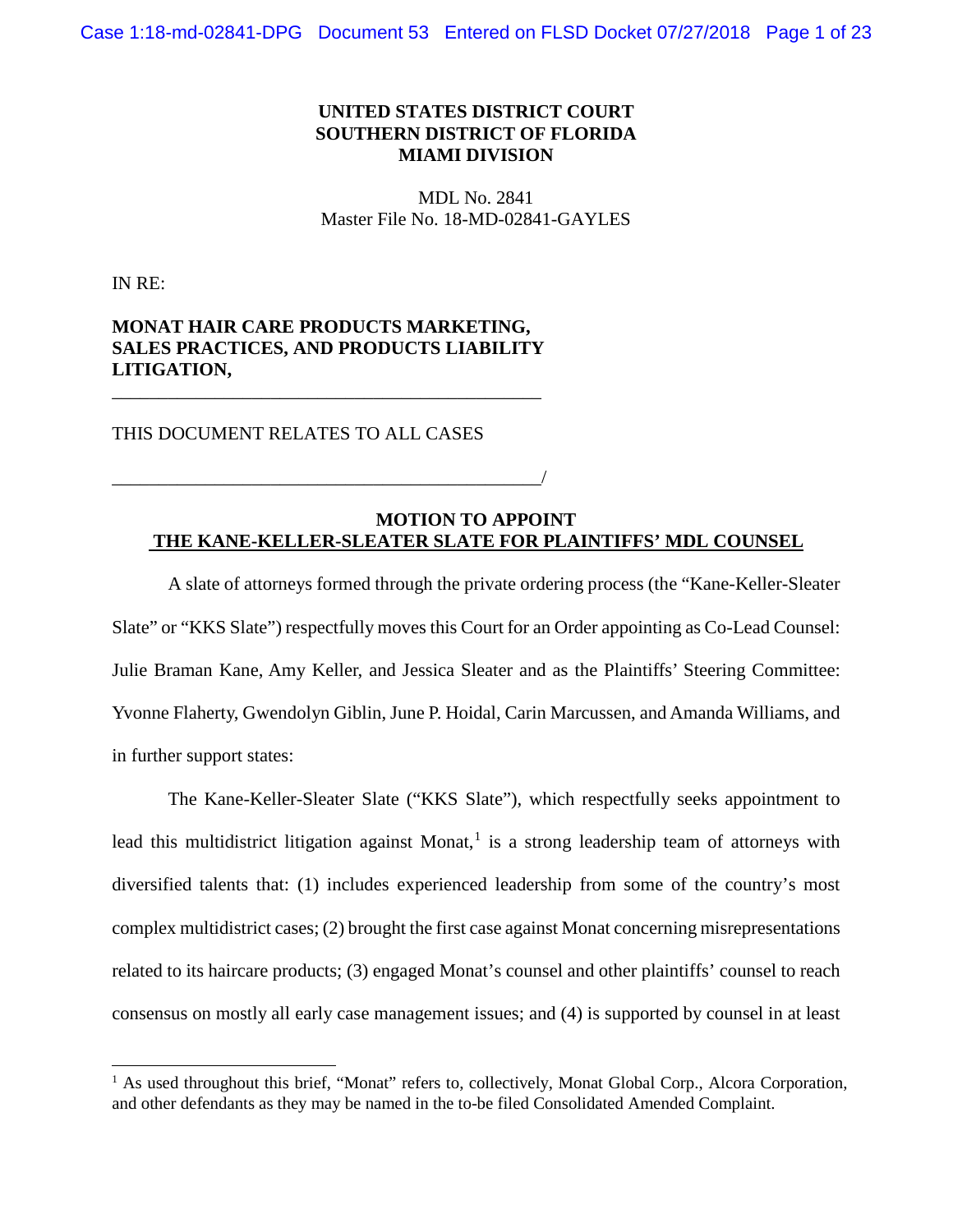seven out of the ten cases filed against Monat, as a result of the private ordering process, which is encouraged by best practices in multidistrict litigation.

The KKS Slate proposes appointment of the following individuals to a leadership team that designates particular responsibilities to individuals, ensuring efficiency and that the litigation is well-supported and financed by their firms.

> *Proposed Co-Lead and Liaison Counsel*: **Julie Braman Kane** of Colson Hicks Eidson

> *Proposed Co-Lead Counsel*: **Amy E. Keller** of DiCello Levitt & Casey LLC and **Jessica Sleater** of Andersen Sleater Sianni LLC; and

> *Plaintiffs' Steering Committee*: **Yvonne Flaherty** of Lockridge Grindal Nauen P.L.L.P.; **Gwendolyn Giblin** of Audet & Partners, LLP; **June P. Hoidal** of Zimmerman Reed LLP; **Carin Marcussen** of Federman & Sherwood; and **Amanda Williams** of Gustafson Gluek PLLC.

The slate formed after discussions among several, independent groups that did not initially join in filing the same complaint but came together because of their desire to assemble the team "best suited," pursuant to Rule  $23(g)$  and the Manual for Complex Litigation (4<sup>th</sup> Ed.) ("Manual") § 14.211, to represent the class while ensuring the case is zealously, cooperatively, efficiently, and successfully litigated. A rarity for leadership in multidistrict litigation, the slate also reflects the individual class members who are the primary users of Monat's haircare products: women. Following guidance from the Duke Law Center for Judicial Studies *Standards and Best Practices for Large and Mass-Tort MDLs* ("Duke Standards"), which encourage "appointment of an experienced slate of attorneys" who will "fairly represent all plaintiffs, keeping in mind the benefits of diversity of experience, skills, and backgrounds," the KKS Slate is in the best position to ensure the efficient and fair litigation of this matter.

The slate was joined not through repaying favors, but came together "as a cohesive group that is committed to the team rather than individual play." *See In re: Syngenta AG MIR162 Corn Litig.*, No. 14-MD-2591, 2015 WL 13679782, at \*2 (D. Kan. Feb. 13, 2015). It was crafted for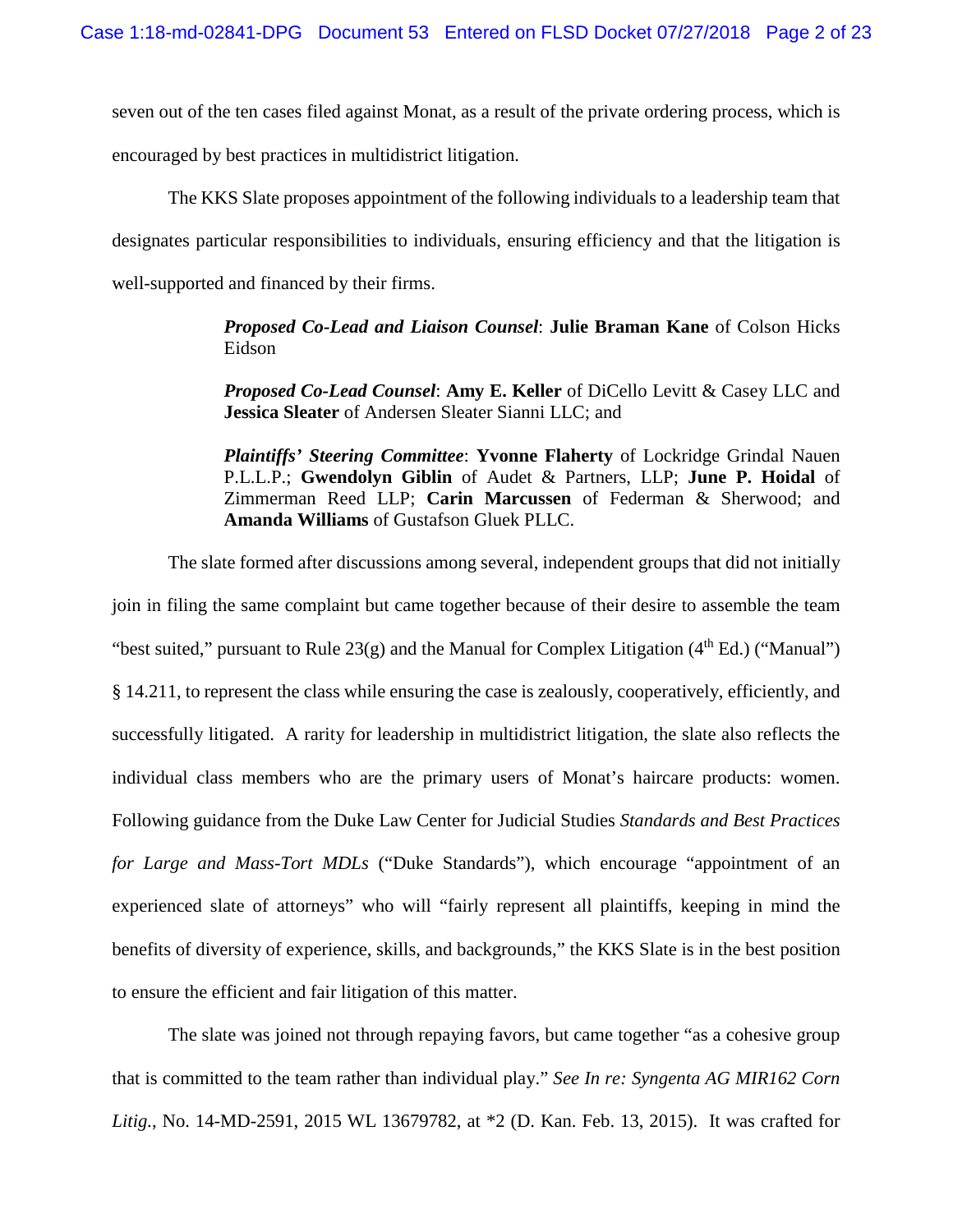the purpose of assembling the right combination of talent, personalities, and experience to best and most efficiently prosecute *this* case, in *this* Court, against *these* defendants. Accordingly, the KKS Slate seeks appointment of this balanced team, in its entirety. *See id.* (declining suggestion to pick and choose a slate from competing lead counsel applications in favor of a single slate "that has the distinct advantage of having committed itself in advance to solving this problem together").<sup>2</sup>

Given the depth of experience, diversity, and cooperative nature of the substantial work already undertaken in this action, the KKS Slate is the right choice to lead the consumer track.

#### **BACKGROUND**

As of the date of this application, ten consumer class action cases have been filed against Monat that have been transferred to this Court for coordinated or consolidated pretrial treatment. Significantly, the proposed leadership structure here is represented and supported by plaintiffs and counsel from *seven of these ten cases*, including *Sohovich*, *McWhortors*, *Alabaster*, *Merritt*, *Hoffpauir*, *Row*, and *Stefforia*. Members of the KKS Slate have collaborated to actively investigate the claims here for many months. This is prominently demonstrated by the fact that Dana Sohovich, represented by proposed co-lead counsel Jessica Sleater, was the first, brave plaintiff in this MDL to initiate her case on February 16, 2018—several days prior to other follow-on lawsuits being filed. $3$ 

Sohovich's case, as well as the other seven cases represented by this brief, was a result of a thorough investigation of the facts, including consumer complaints and Monat's representations, and legal claims asserted on behalf of the proposed nationwide class. Since the filing of their

<sup>&</sup>lt;sup>2</sup> The KKS Slate recognizes that other attorneys add value to this litigation and would welcome the addition of any of them to their Slate should the Court deem it appropriate.

<sup>3</sup> *Sohovich*, Case No. 18-cv-20624, was filed on Feb. 16, 2016. The second filed case *Whitmire*, Case No. 18-cv-20636, was filed on Feb. 20, 2018.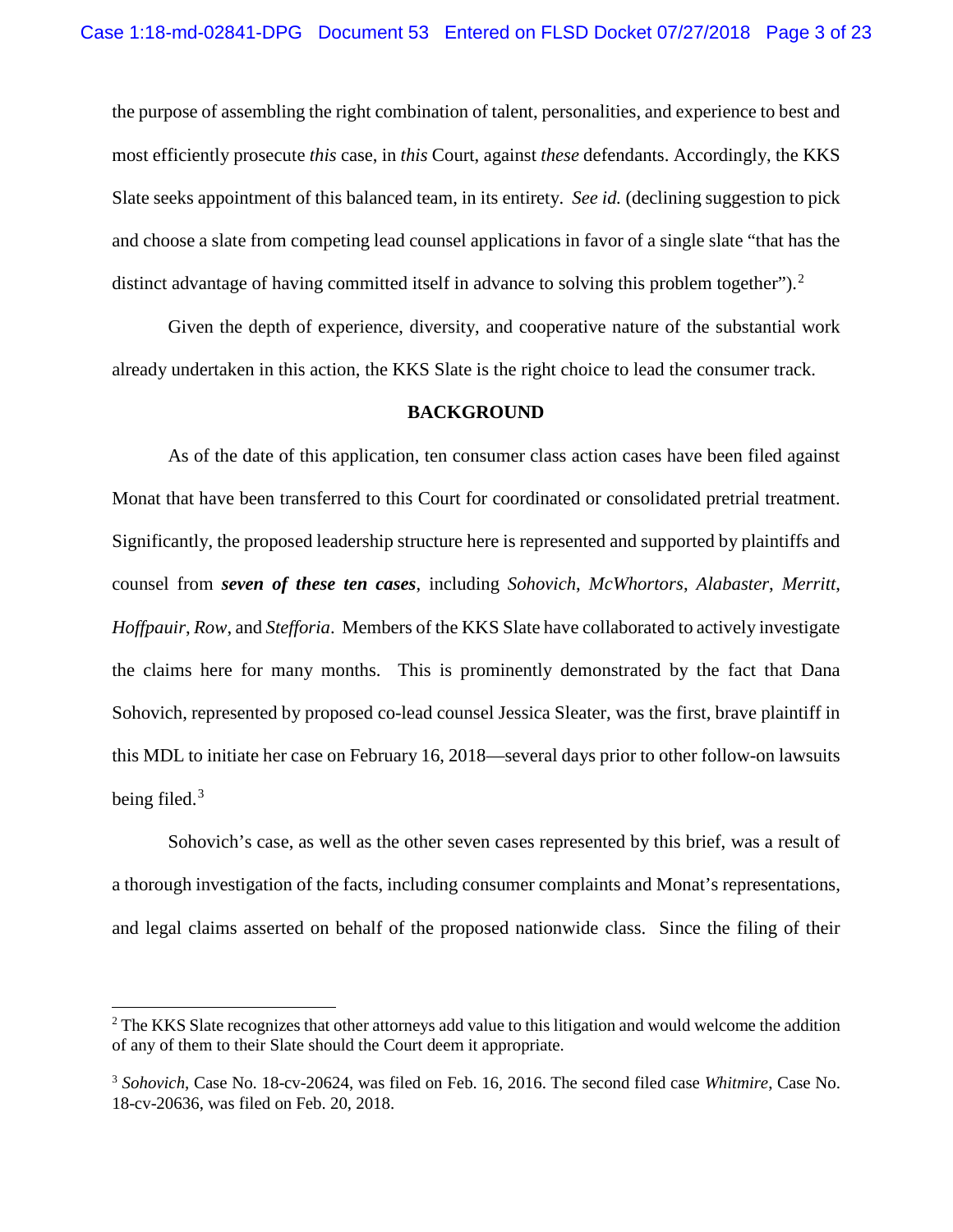complaints, proposed co-lead counsel have coordinated their ongoing investigation relating to the claims in this MDL by participating in several meetings to discuss experts, strategy, and potential issues and defenses. They have catalogued Monat's representations, complaints, made public records requests, and spoken to potential class members about their experiences. Proposed colead counsel also coordinated their efforts with respect to the JPML hearing, and Ms. Sleater argued on their behalf before the Panel for centralization and consolidation in this District so as to not to burden the Panel with unnecessary and repetitive arguments.

The proposed private ordering structure will provide the most efficient and effective means of coordinating and negotiating among the KKS Slate's attorneys based on cooperative delegation and use of their many talents.

#### **ARGUMENT**

"Federal Rule of Civil Procedure  $23(g)(1)$  outlines the considerations pertinent to the appointment of lead counsel at the time a class is certified and applies equally to the appointment of interim lead counsel before certification." *In re: Disposable Contact Lens Antitrust Litig.*, No. 3:15-MD-2626-J-20JRK, 2015 WL 10818781, at \*1 (M.D. Fla. Oct. 7, 2015) (collecting cases); *see also* Manual § 21.11. Under that Rule, courts must consider four factors in appointing lead counsel: (1) the work counsel has done in identifying or investigating potential claims in the action; (2) counsel's experience in handling class actions, other complex litigation, and claims of the type asserted in the action; (3) counsel's knowledge of the applicable law; and (4) the resources counsel will commit to representing the class. Fed. R. Civ. P.  $23(g)(1)(A)(i-iv)$ .

The "designation of interim [class] counsel clarifies responsibility for protecting the interests of the class during precertification activities, such as making and responding to motions, conducting any necessary discovery, moving for class certification, and negotiating settlement." *Id.* at § 21.11. Because lead counsel is charged with the ultimate responsibility of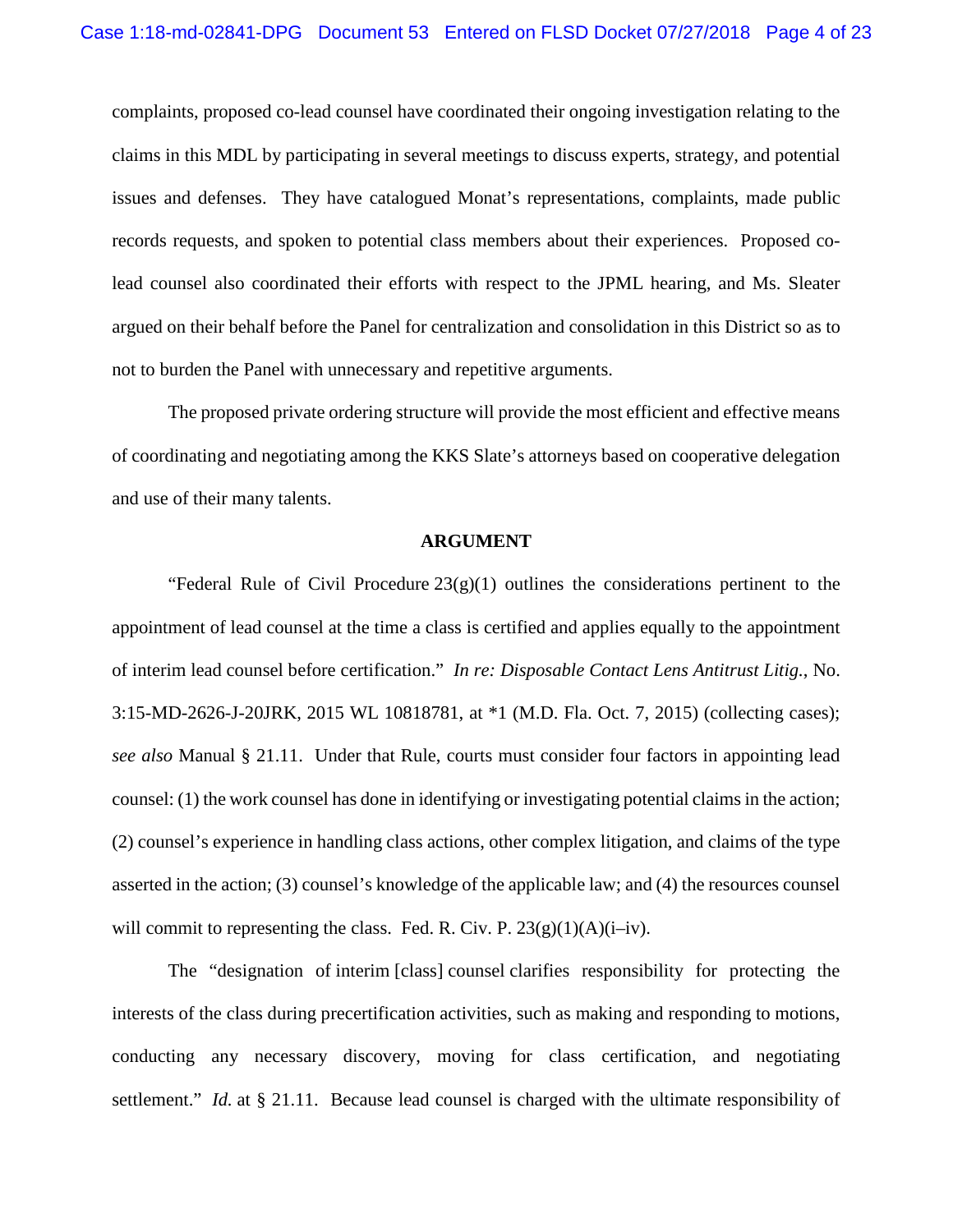acting on behalf of the class throughout the entire litigation, this Court must appoint lead counsel who are fully capable and qualified to fairly and adequately represent the interests of the class, including through trial if necessary. *Id.* at §§ 21.271–72.

## **A. The members of the KKS Slate have already done substantial work on the litigation in a cooperative and efficient manner.**

As explained above, members of the KKS Slate have been actively litigating this matter from its inception, and prior to consolidation by the JPML. Ms. Kane, Ms. Keller, and Ms. Sleater, along with their team, have provided plaintiffs-side leadership from the outset. While other cases in this MDL were stayed pending an order from the Panel, Judge Cooke declined to stay *Sohovich*  (*see* ECF No. 22), and Ms. Sleater and her team effectively and cooperatively negotiated with Monat's counsel to submit a joint scheduling report pursuant to Rule 16.1 (ECF No. 24) that Judge Cooke entered (ECF No. 27). Ms. Sleater and her team also conducted thorough research and submitted their opposition to Monat's motion to dismiss (ECF No. 26) and discussed discovery issues including preservation of Monat's Market Partners' representations and communications. The parties also exchanged initial disclosures on May 14, 2018, and tentatively agreed on a mediator as required by the Court (ECF No. 30).

Through the motion to dismiss briefing, proposed co-lead counsel, with the assistance of other counsel listed herein, learned and researched Monat's potential defenses, including standing for identified products involved in the litigation and injunctive relief, limits on damages beyond economic loss, and issues relating to class certification. The parties' discussions on discovery, and in particular preservation, also revealed Monat's likely position on liability for its "Market Partners'" communications and representations.<sup>4</sup>

 <sup>4</sup> Proposed co-lead counsel researched this issue and brought it to this Court's attention at the first status hearing held on July 16, 2018.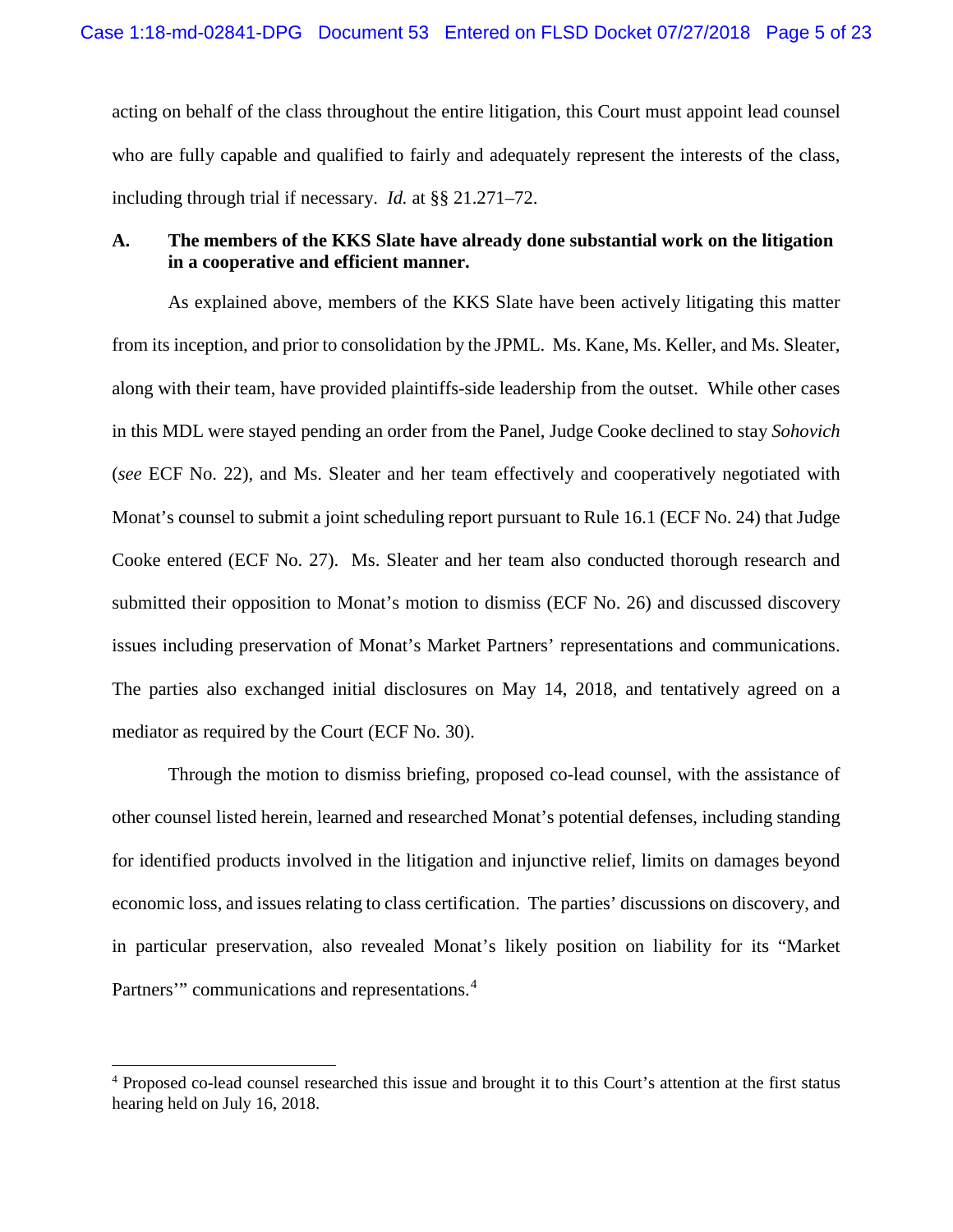Attorneys on the KKS Slate led a streamlined effort to involve counsel for all of plaintiffs' counsel who wanted to participate from the outset. For example, Ms. Kane coordinated all plaintiffs' counsel with filed cases to participate in telephonic meetings and an in-person meeting prior to the initial Status Conference. She also prepared the initial draft of the Preliminary Report requested by the Court, coordinated input from Plaintiffs' counsel for all filed cases, and made efforts to agree on language with counsel for Monat. The KKS Slate again took the lead by preparing the Case Management Order and other documents requested by the Court subsequent to the Status Conference, and Ms. Kane specifically, incorporated input from plaintiffs' counsel received prior to the evening of Thursday, July 26, reaching a consensus with Monat on most of the issues. 5 As a result of the KKS Slate's efforts and negotiations with Monat, Monat has agreed to produce its insurance policy by August 1, 2018. Proposed co-lead counsel have met and conferred with counsel for Monat and reached agreement when feasible. Their collaboration with counsel in this litigation—both plaintiffs' counsel and counsel for Monat—is unparalleled by other attorneys, and they will continue that level of coordination whenever appropriate for the efficient management of this litigation as it progresses.

With respect to Defendants' potential positions in this litigation, the KKS Slate has already discussed testing and experts needed for liability and damages and possible remediation as well as efforts to draft a consolidated class action complaint. As part of this effort, the KKS Slate has already organized itself to most effectively use its members' collective talents to enhance and facilitate the most efficient prosecution and management of this litigation. The Slate, comprised of two co-leads, a co-lead and liaison counsel, and five Plaintiffs' Steering Committee members,

<sup>&</sup>lt;sup>5</sup> Unfortunately, the KKS Slate discovered the afternoon of Thursday, July 26, that some plaintiffs' counsel who elected not to participate in the meet and confer process with the KKS Slate and Monat disagree with some of the provisions negotiated in the draft Case Management Order.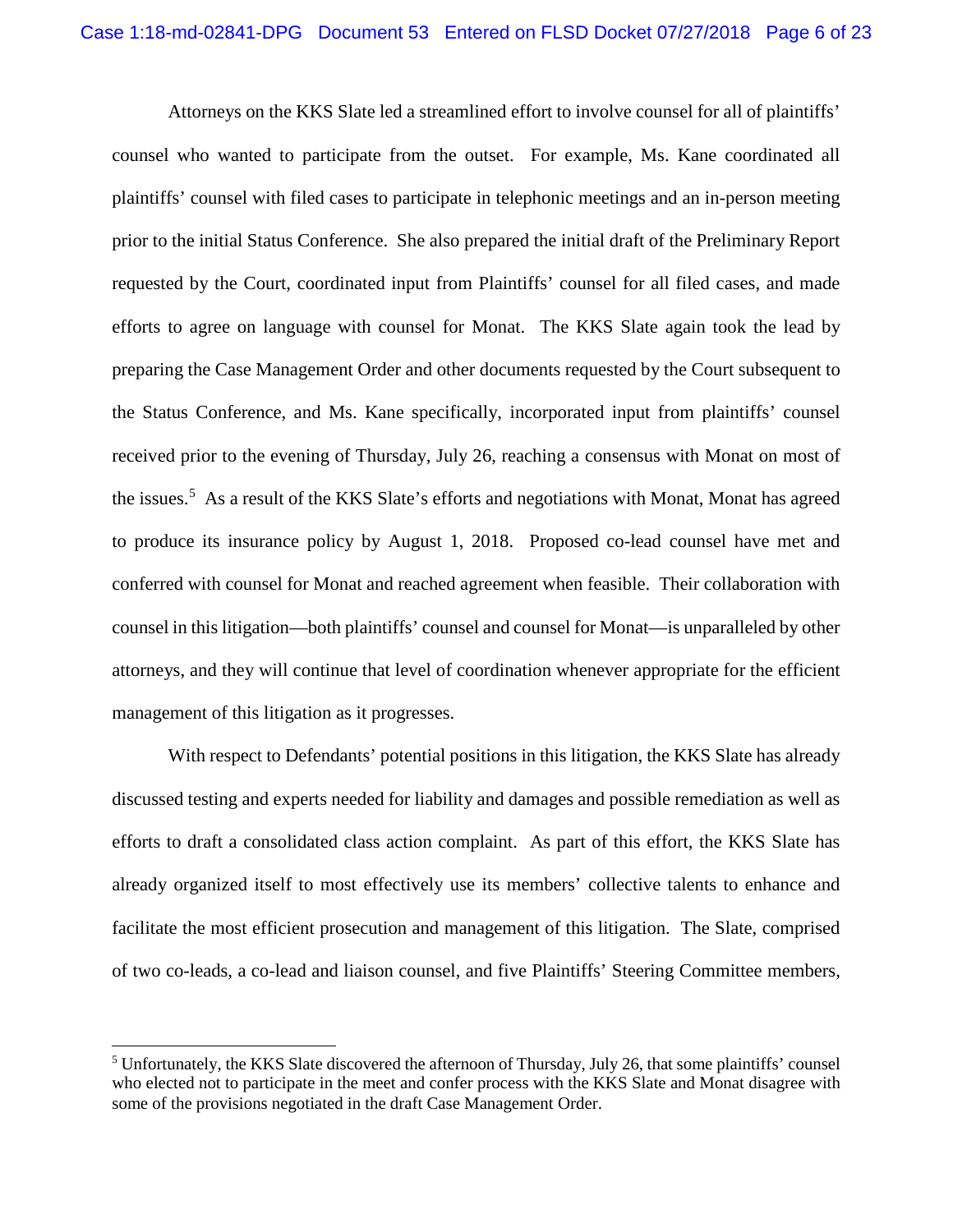designates one attorney to lead efforts related to specific tasks in the litigation to avoid duplication

of effort.

## *Proposed Leadership Structure*

#### **Julie Kane**

*Co-Lead and Liaison Counsel*

**Amy Keller** *Co-Lead Counsel*

*Ensure that time and expenses are reported accurately and that work is performed in an efficient manner. Manage communications with the Court and take part in settlement discussions.*

*expert coordination.*

*Direct strategy related to law and briefing and damages analysis. Engage with Monat in any discussions regarding settlement.*

**Jessica Sleater** *Co-Lead Counsel*

*Direct strategy related to discovery and expert witnesses. Engage with Monat in any discussions regarding settlement.*

*with state attorneys general* 

*and other regulatory* 

*agencies.*

## *Plaintiffs' Steering Committee*

| <b>Amanda Williams</b><br>Plaintiffs' Steering<br>Committee | <b>Gwendolyn Giblin</b><br>Plaintiffs' Steering<br>Committee | <b>Carin Marcussen</b><br><i>Plaintiffs' Steering</i><br>Committee |                                                                                   |                                                   |                                                                                                                |
|-------------------------------------------------------------|--------------------------------------------------------------|--------------------------------------------------------------------|-----------------------------------------------------------------------------------|---------------------------------------------------|----------------------------------------------------------------------------------------------------------------|
|                                                             |                                                              |                                                                    | Assist in matters concerning<br>offensive discovery and<br>vetting of Plaintiffs. | Assist in matters concerning<br>law and briefing. | Assist in matters concerning<br><i>insurance coverage,</i><br>damages, and expert<br>witnesses regarding same. |
|                                                             |                                                              |                                                                    | <b>Yvonne Flaherty</b>                                                            |                                                   | <b>June P. Hoidal</b>                                                                                          |
| Plaintiffs' Steering                                        |                                                              | Plaintiffs' Steering                                               |                                                                                   |                                                   |                                                                                                                |
| Committee                                                   |                                                              | Committee                                                          |                                                                                   |                                                   |                                                                                                                |
| Assist in management and                                    |                                                              | Assist in obtaining third-                                         |                                                                                   |                                                   |                                                                                                                |
| analysis of the scientific                                  |                                                              | party discovery and                                                |                                                                                   |                                                   |                                                                                                                |
| evidence both Plaintiff and                                 |                                                              | document preservation                                              |                                                                                   |                                                   |                                                                                                                |
| Defense, including scientific                               |                                                              | issues, as well as interface                                       |                                                                                   |                                                   |                                                                                                                |

The KKS Slate has prepared protocols to ensure that litigation is pursued efficiently, without unnecessary effort and duplication, and in a manner that can be best supervised by the Court, including protocols to govern timekeeping, monthly submission of time reports, quarterly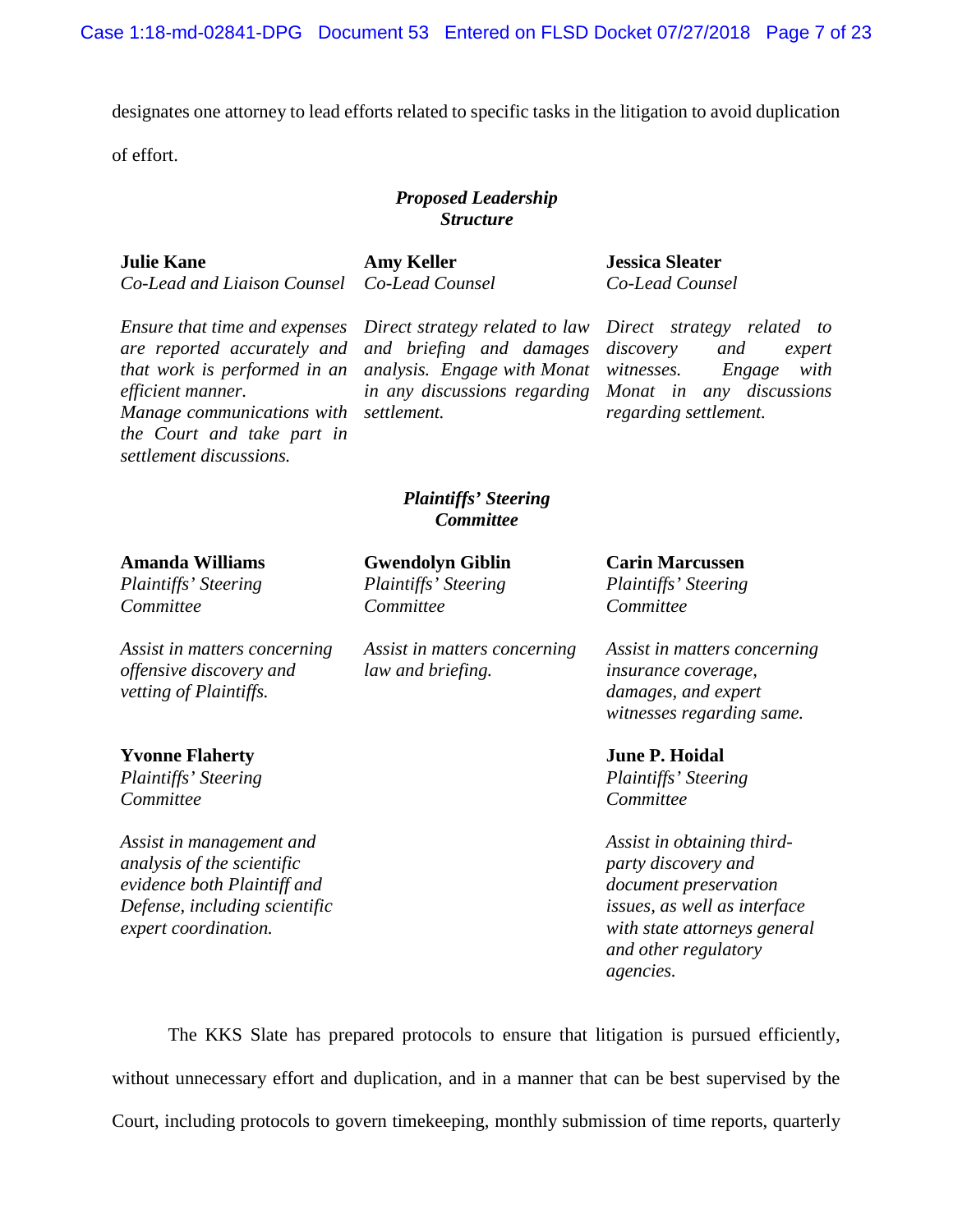reports to the Court, and other administrative tasks.<sup>6</sup> These protocols are based, in part, upon other protocols used within this Circuit (although adapted for the needs of this specific case), including a recently-adopted time and expense protocol developed for the *In re: Equifax, Inc. Customer Data Security Breach Litigation*, No. 17-md-2800-TWT (N.D. Ga.)—a closely-watched case necessarily requiring efficiency and careful organization of counsel. The KKS Slate is particularly mindful of the size and scope of this litigation and has tailored their proposed protocols appropriately for this case.

# **B. The members of the KKS Slate have significant experience in successfully litigating complex cases and have superior knowledge of the applicable law. The slate is comprised of attorneys from diverse backgrounds with complementary skill sets.**

As demonstrated below and in the attached firm resumes (Exhibits A–H), the KKS Slate includes some of the nation's most respected attorneys and firms representing plaintiffs in class actions. Of particular relevance here, the slate brings together attorneys from firms willing to dedicate the time and resources necessary for this litigation, who have led the largest and most complex multidistrict cases in history, including those cases alleging that defendants' misrepresentations in connection with the sale of a consumer product caused personal injuries to individuals who used those products.

### **1. Julie Kane, Proposed Interim Liaison and Co-Lead Counsel**

Julie Braman Kane, a partner at Colson Hicks Eidson since 1999, has obtained multimillion-dollar verdicts and settlements in a variety of cases representing those harmed by the negligence of others. Her depth of experience in class and multidistrict litigation is broad. As early as 2001, she represented the class for the Menorah Gardens class action, a litigation

 <sup>6</sup> The undersigned propose that these protocols can be submitted for review *in camera*, a practice that has been adopted by other judges in multidistrict cases as of late. *See, e.g., In re: Intel Corp. CPU Mktg., Sales Prac. and Prod. Liab. Litig.*, No. 18-md-2828 (D. Or.).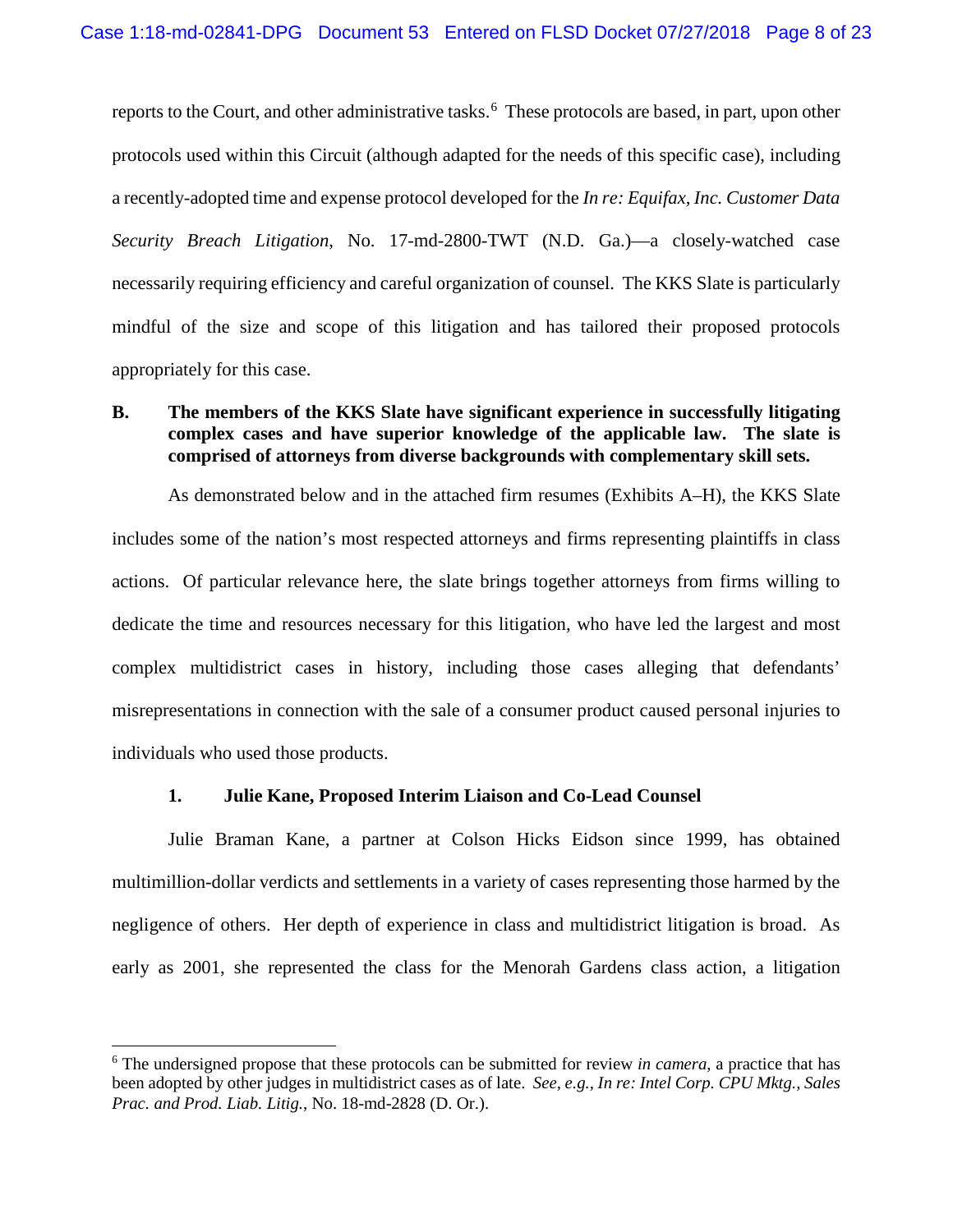recovering \$100 million for thousands whose deceased family members' remains were potentially compromised. Beginning in 2005, she served as Counsel to the Receiver in the Mutual Benefits Receivership which recovered over \$120 million for defrauded investors, the largest SEC enforcement action in the Southern District of Florida. Ms. Kane serves on the Plaintiffs' Steering Committee for the 21<sup>st</sup> Century Oncology data breach litigation, which involves a significant breach including identity theft, medical identity theft, and loss of privacy in patients' personal and health information. Her practice also includes significant personal injury and wrongful death litigation, and she notably obtained a verdict in excess of \$38 million in a pharmaceutical and medical negligence case.

Ms. Kane is a *Chambers USA* Recognized Practitioner and has received a number of honors and awards including Best Lawyers in America, Florida Super Lawyers, Florida Legal Elite, the *Daily Business Review*'s Most Effective Lawyers and Top Twenty Women in the Law, and National Trial Lawyers' Top 100 Trial Lawyers. She is the immediate Past-President of the American Association for Justice, the world's largest trial bar, and as such has extraordinary relationships with plaintiffs' lawyers across the United States. She has served as a Commissioner on the Florida Elections Commission, as President of the Miami-Dade Chapter of the Florida Association for Women Lawyers, and initiated and shared the Voter Protection Action Committee, an election protection program that coordinated lawyers in all 50 states to protect the voting rights of American citizens in the past three election cycles.

Ms. Kane has published and has lectured to lawyers in over 40 venues about litigation and trial skills. Her demonstrated leadership and ability to work collaboratively with other counsel on both sides of the aisle will be an asset to this litigation.<sup>7</sup>

 $<sup>7</sup>$  An abbreviated version of Ms. Kane's CV is attached hereto as Exhibit A. A complete curriculum vitae</sup> can be found at https://www.colson.com.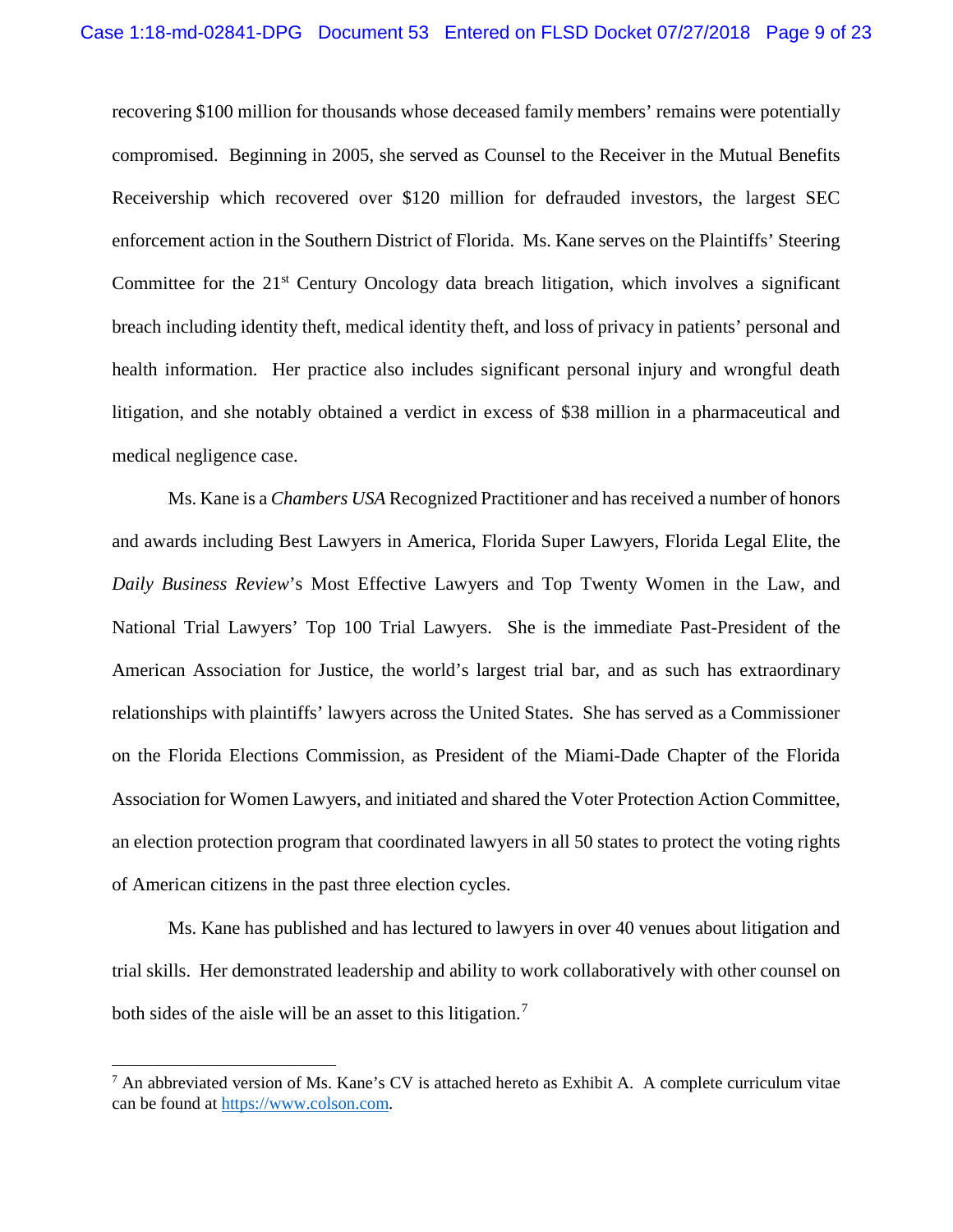## **2. Amy E. Keller, Proposed Interim Co-Lead Counsel**

Amy Keller is a partner of the law firm of DiCello Levitt & Casey LLC—one of the fastestgrowing boutique complex litigation firms in the country, with offices in Chicago and Cleveland. As a younger attorney with 10 years' of experience exclusively litigating class action cases, Ms. Keller has already demonstrated a high-level of competence in litigating—and leading multidistrict cases. Serving as co-lead counsel in one of the largest pending cases in the country— *Equifax*—Ms. Keller has worked with attorneys across the country to thoroughly investigate some of the most complex factual and legal issues, culminating in a 50-state complaint carefully detailing defendants' alleged wrongdoing. *Equifax*, No. 18-md-2800-TWT (N.D. Ga.) (ECF No. 374). Coordinating with counsel who filed hundreds of cases throughout the country, Ms. Keller and her team vetted thousands of plaintiffs for inclusion in the Consolidated Amended Complaint in *Equifax*, and that team is now engaged in the process of drafting initial disclosures and ESI disclosures. Ms. Keller's commitment to thorough investigation, experience with streamlined vetting and document collection, and ability to work with attorneys across the country will be an asset in this litigation.

Ms. Keller also serves on the Executive Committee and as Co-Chair of Law and Briefing in *In re Apple Inc. Device Performance Litigation*, No. 18-md-2827 (N.D. Cal.), where she researched and briefed plaintiffs' allegations of violations consumer protection laws in each state, territory, and even certain foreign countries. Ms. Keller has also served in leadership positions in other nationwide class actions, with recoveries in the hundreds of millions of dollars. *See, e.g., Catalano v. BMW of North America, LLC*, No. 15-cv-04889 (S.D.N.Y.); *Roberts v. Electrolux Home Prods., Inc*., No. 12-cv-01644 (C.D. Cal.). Similarly, the experienced roster of attorneys at DiCello Levitt & Casey have recovered billions for their clients, and have the resources necessary to ensure the competent litigation of this case.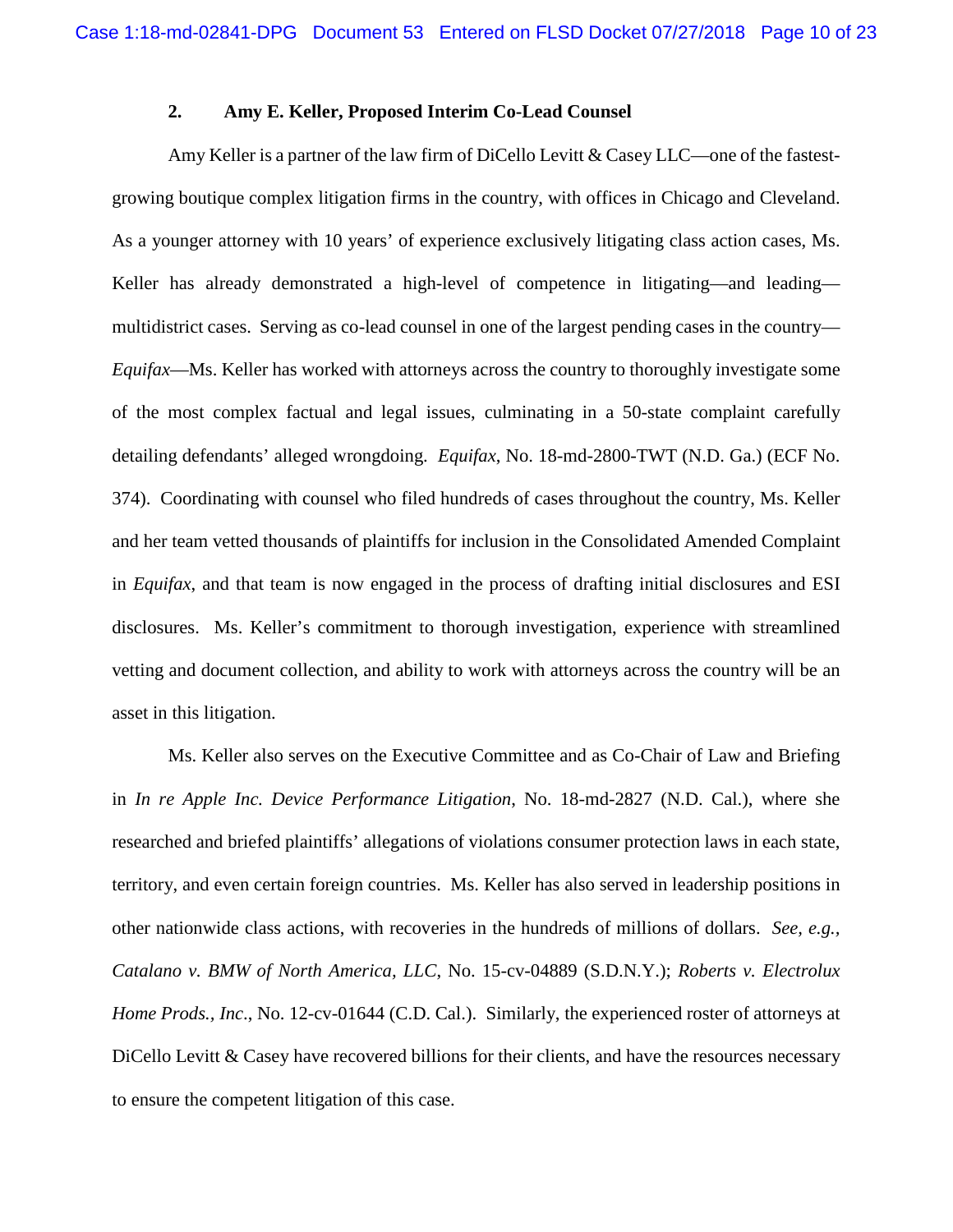As the chair for several years of the Chicago Bar Association Class Action Committee, Ms. Keller has led symposia and presented on a broad range of topics affecting large-scale class actions. She is a board member of Public Justice, a national not-for-profit organization protecting consumers. Her rapidly-developing expertise and leadership in the field of consumer class actions is routinely recognized, having been named an Illinois Super Lawyers Rising Star, a *National Law Journal* Plaintiff Trailblazer, and a one of the "Top 40 Under 40" trial lawyers in Illinois by National Trial Lawyers.

Additionally, and also important to this litigation (as Monat has brought defamation lawsuits against some of the putative class members), Ms. Keller has experience defending consumer advocates against defamation claims from large corporations facing class action lawsuits. *See, e.g., Evanger's Cat and Dog Food Company, Inc. v. Thixton*, No. 17-cv-9229 (N.D. Ill.) (defending a Florida consumer advocate). Her experience in leading complex class actions, and familiarity with the legal issues impacting this case, will help advance this litigation to a favorable result for those individuals harmed by Monat's misrepresentations and omissions.<sup>8</sup>

#### **3. Jessica J. Sleater, Proposed Interim Co-Lead Counsel**

Jessica J. Sleater is a founder and named partner of the firm Andersen Sleater Sianni LLC, a national complex litigation firm with offices in New York and Delaware. Prior to forming her own firm—one of only a few women plaintiff's attorneys to do so—Ms. Sleater practiced for many years at one of the largest plaintiff's class action law firms in the country (as did her partners, Eric Andersen and Ralph Sianni). She has experience spearheading national class actions that have resulted in significant recoveries for class members, including a recent consumer class action, *Cohen v. F/ETCA, et al.*, No. SACV 15-01698 (C.D. Cal.), that received final approval of a

 <sup>8</sup> Ms. Keller's CV is attached hereto as Exhibit B.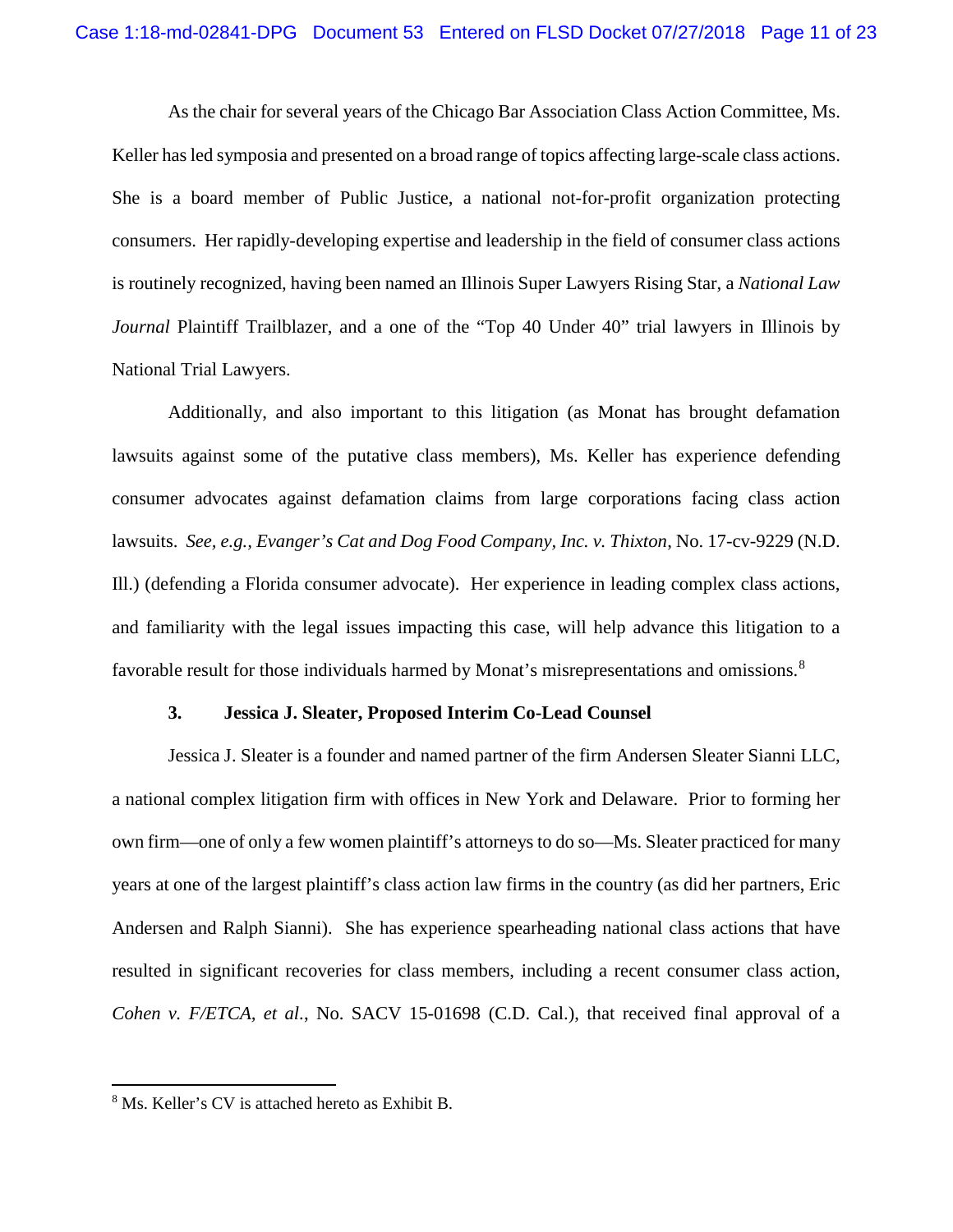settlement that provides California toll road customers with direct payments of over \$20 each for improper disclosure of their credit and debit card numbers. She is currently leading proposed national consumer class actions in *Cisneros v. Petland, Inc., et al*., No. 17-cv-02828 (N.D. Ga.), involving federal and state civil racketeering claims against a national retail pet store chain, and *Mael, et al. v. Evanger's Dog and Cat Food Co*., *Inc., et al.*, No. 17-cv-05469 (W.D. Wash.), alleging that a purportedly high-end pet food was falsely advertised and led to the sickness of pets and death of one. Her efforts have earned her national attention including profiles in the *New York Times* and *Wall Street Journal* for her representation of bondholders of Argentina. She has been recognized as a New York metro area Super Lawyer and Rising Star for several years.

In addition to her extensive class action experience, Ms. Sleater has done significant work in this case, as demonstrated herein. She has collaborated with the other women attorneys in the KKS Slate to coordinate their efforts in this litigation including identifying potential issues and planning going forward in the MDL.

Ms. Sleater has helped to promote diversity in the profession by championing women's issues and her female colleagues. Her efforts have included forming a networking group exclusively for women in the plaintiffs' bar, authoring an article highlighting some of the issues that women plaintiffs' attorneys face, and speaking about issues unique to female attorneys. She also dedicates her time to helping survivors of sexual assault, partners with non-profits to advocate for consumers and animals, and has mentored young women, who are homeless.<sup>9</sup>

### **4. Yvonne Flaherty, Proposed Plaintiffs' Steering Committee Member**

Yvonne M. Flaherty, a partner at Lockridge Grindal Nauen PLLP, has extensive experience

<sup>&</sup>lt;sup>9</sup> Ms. Sleater's CV is attached hereto as Exhibit C.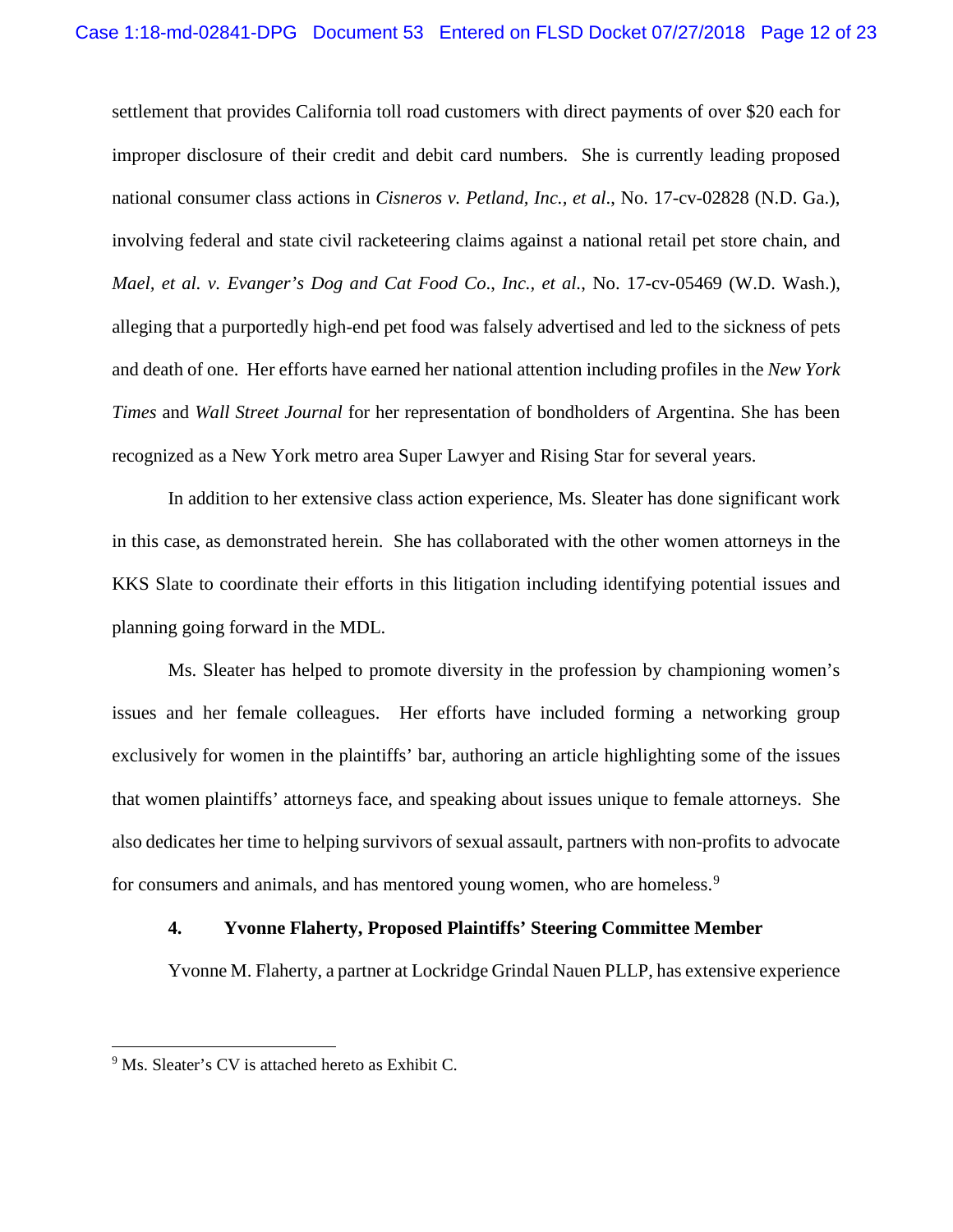in complex litigation and chairs the firm's mass action litigation department. Ms. Flaherty's experience includes serving as Plaintiffs' Co-Lead Counsel in the consolidated Minnesota State Court Litigation, *In Re American Medical Systems, Inc., Litig.*, Case No. 27-CV-11-3933 (Hennepin County District Court, Minnesota). In her role as Co-Lead Counsel, Ms. Flaherty managed the coordination, discovery, trial selection, and resolution of thousands of individual cases pending before the Honorable Ronald L. Abrams. The Honorable James V. Selna, in the Central District of California, also appointed Ms. Flaherty to serve as Plaintiffs' Co-Lead Counsel in the consolidated Riata heart device litigation, captioned *In Re St. Jude Devices Litigation*, Case No. SACV 13-00383. Numerous courts have also appointed Ms. Flaherty to plaintiffs' executive and steering committees throughout the United States.

Ms. Flaherty has devoted the majority of her career representing individual claimants, particularly women, and has served on trial teams in two national class actions, both of which were tried to verdict. In *Peterson v. BASF Corp., Civil No*. C2-97-295 (Norman County District Court, Minnesota), Lockridge Grindal Nauen P.L.L.P. secured a jury verdict for a nation-wide class seeking redress for defendants' marketing of its herbicide products. Additionally, Ms. Flaherty was a member of the trial team representing a certified sub-class as part of a nationwide antitrust trial in *In re Laminates* that was tried to verdict in the United States District Court for the Southern District of New York. With her breadth of experience representing individuals who have experienced personal injury related to defective products, as well as her trial experience, Ms. Flaherty is a valuable asset to the KKS Slate.<sup>10</sup>

## **5. Gwendolyn Giblin, Proposed Plaintiffs' Steering Committee Member**

Gwendolyn ("Wendy") Giblin is Counsel with Audet & Partners, LLP, whose attorneys

 <sup>10</sup> Ms. Flaherty's CV is attached hereto as Exhibit D.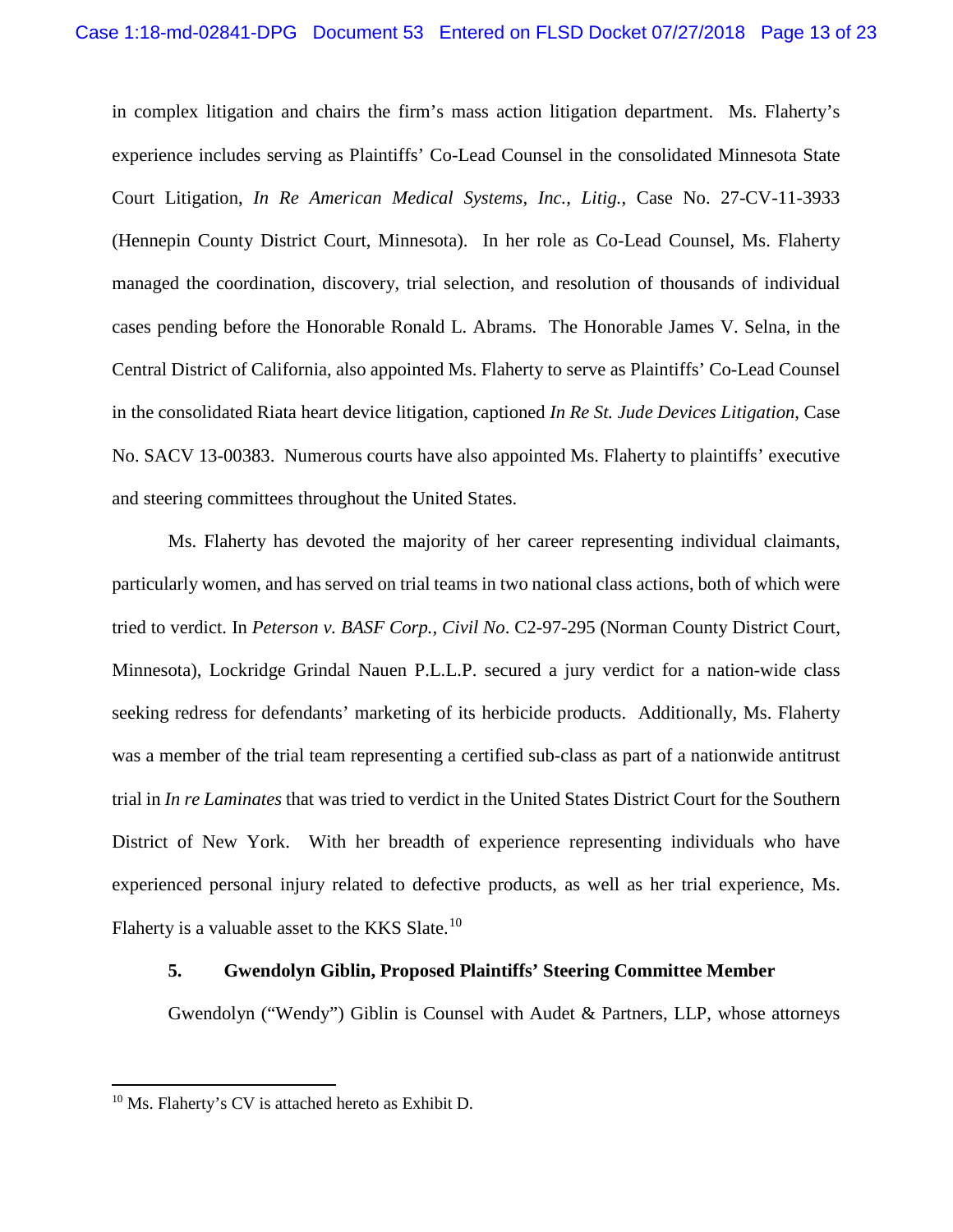focus their practices on complex individual cases and class and mass actions. Ms. Giblin has recovered multiple significant recoveries on behalf of individuals in class and complex litigation. With more than 20 years' experience litigating cases involving consumer rights, unfair business practices, privacy rights, investors' rights, corporate governance, and antitrust matters, Ms. Giblin has broad experience in cases involving sophisticated frauds. Some representative cases include recovering \$117 million for investors in a software manufacturing company; recovering \$85 million for investors in an action alleging improper accounting practices; recovering \$40 million for investors in a fraud action arising from false statements in publicly-issued financial statements; recovering \$107 million for commodity purchasers in an antitrust class action alleging price-fixing and international market allocation; recovering \$30 million for investors in a company that understated its expenses and engaged in other accounting manipulations; recovering substantial percentage of losses claimed by limited partners in a now dissolved partnership which invested in steel intermodal shipping containers; and obtaining a recovery for shareholders in a bankrupt company by alleging deficient internal controls and failure to properly integrate the accounting systems of newly acquired companies.

Ms. Giblin's experience in cases involving complex financial frauds makes her well-suited to advance this litigation. Her previous experience in briefing complex issues before courts across the country, combined with her educational background—holding both an MBA and Doctorate in Business Administration—will be an asset to this case, especially considering the company's sales structure. Ms. Giblin has been honored as Alumni Volunteer of the Year by Golden Gate University and is active in Toastmasters International, where she serves as an area director and mentors San Francisco-based clubs.<sup>11</sup>

<sup>&</sup>lt;sup>11</sup> Ms. Giblin's CV is attached hereto as Exhibit E.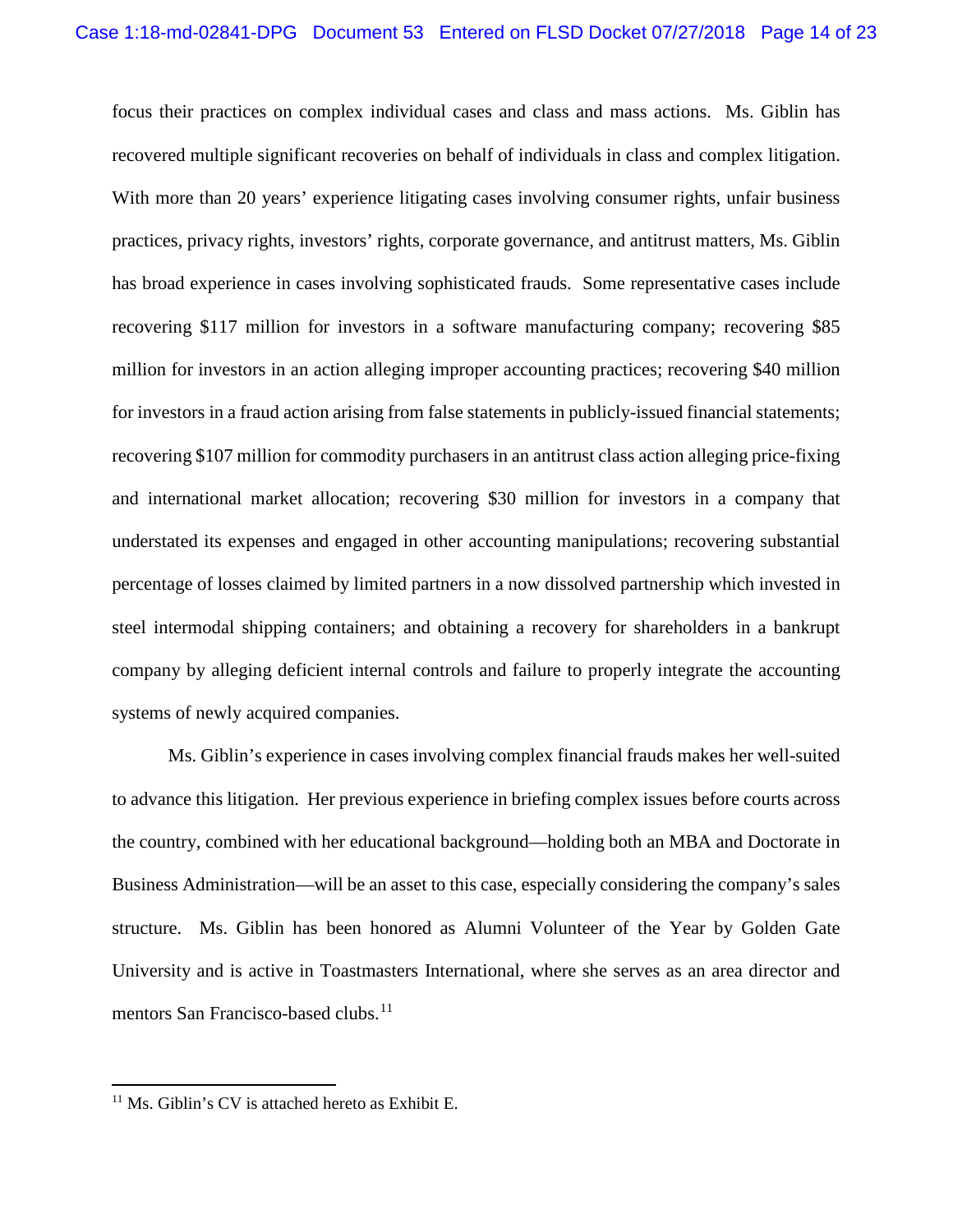### **6. June P. Hoidal, Proposed Plaintiffs' Steering Committee Member**

June P. Hoidal is a partner at Zimmerman Reed ("ZR"), a nationally-recognized leader in complex and class action litigation, whose attorneys have been appointed as lead counsel in some of the largest and most complex cases in federal and state courts across the country. ZR has successfully represented thousands of consumers and injured individuals nationwide in significant and demanding cases since its founding in 1983. The firm's practice includes a wide range of legal issues involving consumer fraud, dangerous or defective products, pharmaceuticals, shareholder protection, ERISA, environmental torts, human rights violations, and privacy litigation. ZR is well-staffed, has the resources necessary to handle complex litigation, and has lead attorneys who are experienced and well-qualified, with more than half of the firm's resources and professional staff devoted to cases involving consumer fraud.

June Hoidal has been recognized as a Super Lawyers Rising Star in 2007 and again from 2015 to 2018. She is the Co-Chair of the firm's Public Client & Attorney General practice, and also has substantial experience in representing individuals and businesses who experience losses as a result of consumer protection, antitrust, and securities violations. Most recently, June secured preliminary approval of a \$22.6 million settlement for a national class of consumers against Papa Murphy's for alleged violations of the Telephone Consumer Protection Act. *Lennartson v. Papa Murphy's Int'l LLC*, No. 15-cv-5307, Dkt. No. 214 (W.D. Wash. May 16, 2018). Previously, her work has included briefing before the U.S. Supreme Court on behalf of the State of Mississippi, which resulted in a unanimous decision in favor of the State finding its *parens patriae* action was not removable to federal court*. Mississippi ex rel. Hood v. AU Optronics*, 134 S. Ct. 736 (2014). Ms. Hoidal also represented investors alleging losses due to Wells Fargo's securities lending program, which resulted in a \$62 million settlement just two days before trial was set to commence.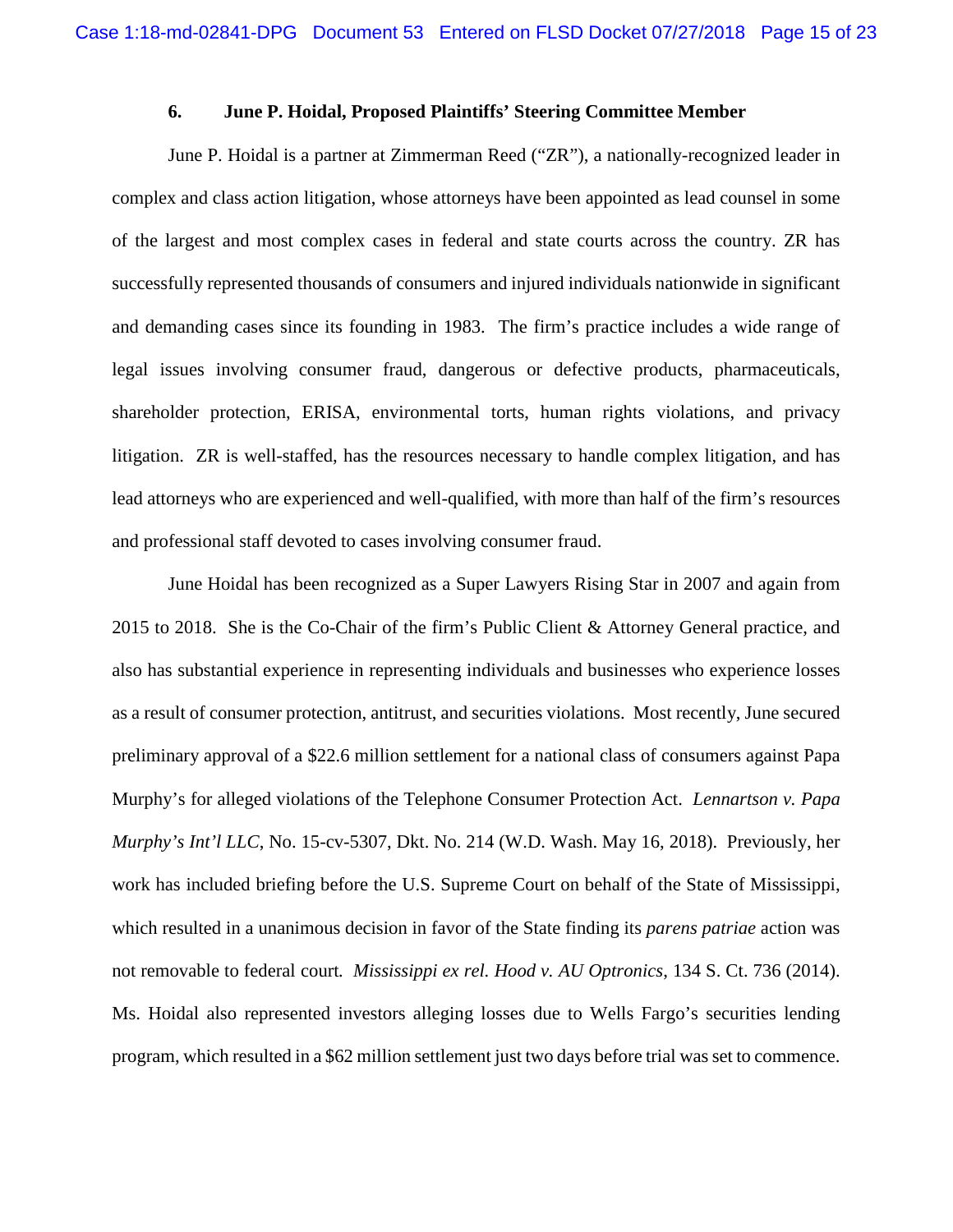Her experience working with state attorneys general, combined with her expertise in navigating complex litigation, makes her well-suited for this litigation.<sup>12</sup>

### **7. Carin L. Marcussen, Proposed Plaintiffs' Steering Committee Member**

Carin L. Marcussen, an attorney at Federman & Sherwood, has more than fifteen years' experience litigating complex cases, generally, on behalf of individuals who have been injured by the wrongful conduct of others. Specifically, Ms. Marcussen litigates cases involving consumer rights, unfair business practices, personal injury, wrongful death, insurance bad faith, breach of contract, privacy rights, and professional negligence. Her skills include deciphering often complex insurance coverage claims, screening potential clients and assisting clients through the litigation process, obtaining critical discovery, and working with expert witnesses to develop damage models for unique and complex cases.

Ms. Marcussen has been instrumental in multidistrict and complex cases, organizing and selecting class representatives; examining and strategically managing litigation to obtain maximum insurance coverage for plaintiffs; and in recently obtaining discovery sanctions against a recalcitrant counsel and defendant, which lead to beneficial settlement negotiations. She has also served critical roles in obtaining multimillion-dollar recoveries, through verdict or settlement, for injured parties.

Ms. Marcussen has been recognized as a Rising Star by Oklahoma Super Lawyers in 2008, 2009, 2011, 2013 through 2015, and 2017. Ms. Marcussen serves on the Oklahoma Bar Association's Civil Procedure and Evidence Code Committee as well as the Disaster Relief Committee. Ms. Marcussen received the Oklahoma Association for Justice's President's Award

 <sup>12</sup> Ms. Hoidal's CV is attached hereto as Exhibit F.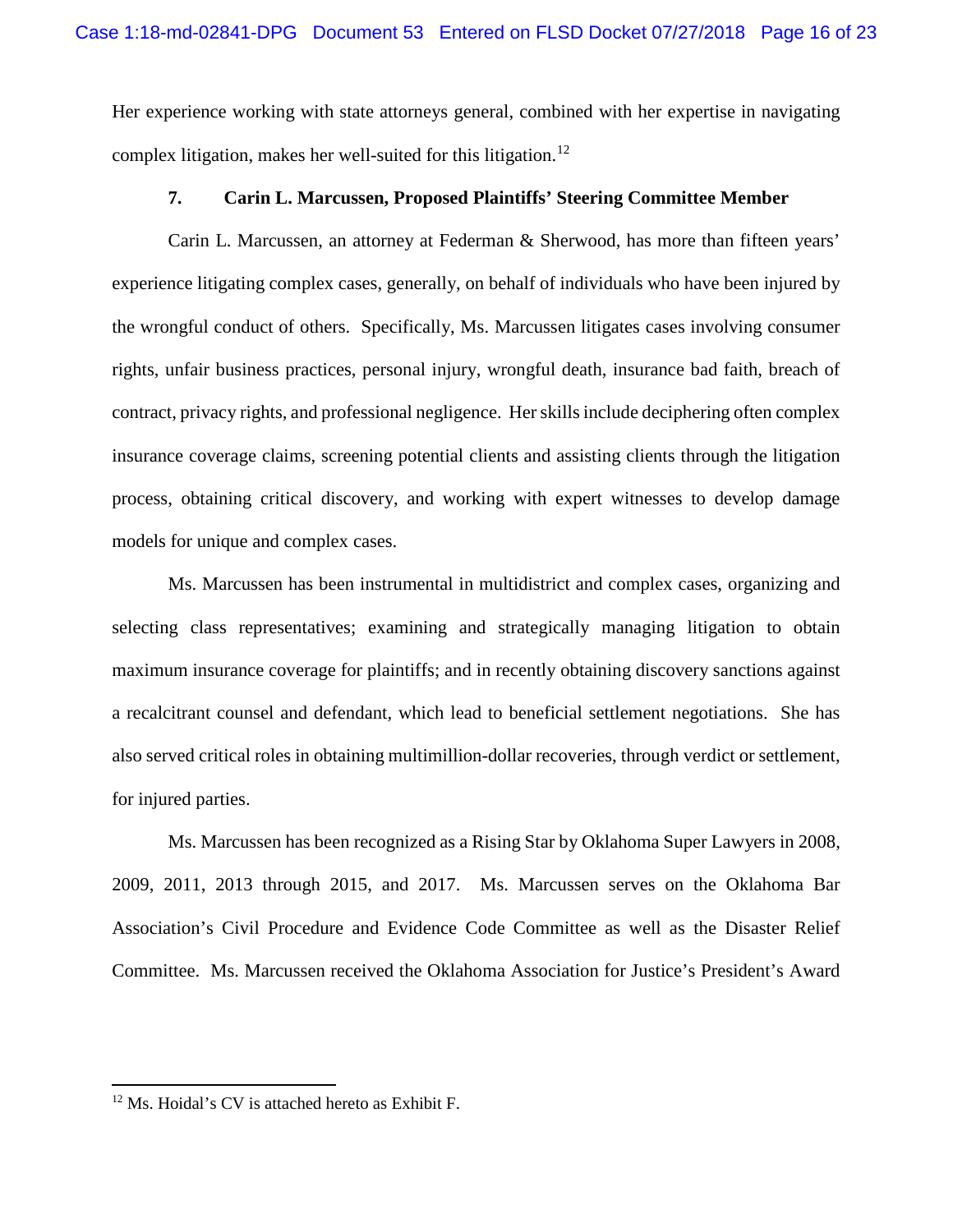in 2013 for her *pro bono* work assisting tornado victims. She received the Oklahoma County Bar Association *Pro Bono* Award in 2010 for her work with Oklahoma Lawyers for Children.

Ms. Marcussen has a degree in Finance and International Business from Oklahoma State University and a law degree, with honors, from the University of Oklahoma. Her breadth of experience in insurance coverage and damages will ensure that the putative class members are well represented.<sup>13</sup>

### **8. Amanda Williams, Proposed Plaintiffs' Steering Committee Member**

Amanda Williams is a partner of Gustafson Gluek, PLLC, located in Minneapolis, Minnesota. Ms. Williams has a broad range of plaintiffs' consumer and antitrust class-action experience as well as mass action experience throughout the nation. For example, just within the last few years, Ms. Williams has served on the PSC for the *In Re: American Medical Systems, Inc. Litigation*, No. 27-CV-11-3933, in Minnesota State Court, as well as being an integral member of the Minnesota Leadership and Trial Team in the *In re Syngenta Class Action Litigation*, No. 27- CV-15-12625 and 27-cv-15-3785 (4th Jud. Dist. Ct. Minn.) ("MN MDL"), litigation in which Federal MDL and state court venues worked in coordination to handle a complex class action and mass action hybrid consumer claim against an international bioengineering company.

Indeed, the *Syngenta* litigation recently settled for an impressive \$1.51 billion on behalf of a national class of corn farmers and grain handlers. In connection with that litigation, Ms. Williams and her co-counsel were named Minnesota Attorney of the Year in 2017. Additionally, Ms. Williams has been named a Minnesota Super Lawyers Rising Star every year from 2013 to 2017. In 2013, the United States District Court for the District of Minnesota recognized Ms. Williams for her commitment to her ongoing *pro bono* representation of individuals through the Federal Bar

 <sup>13</sup> Ms. Marcussen's CV is attached hereto as Exhibit G.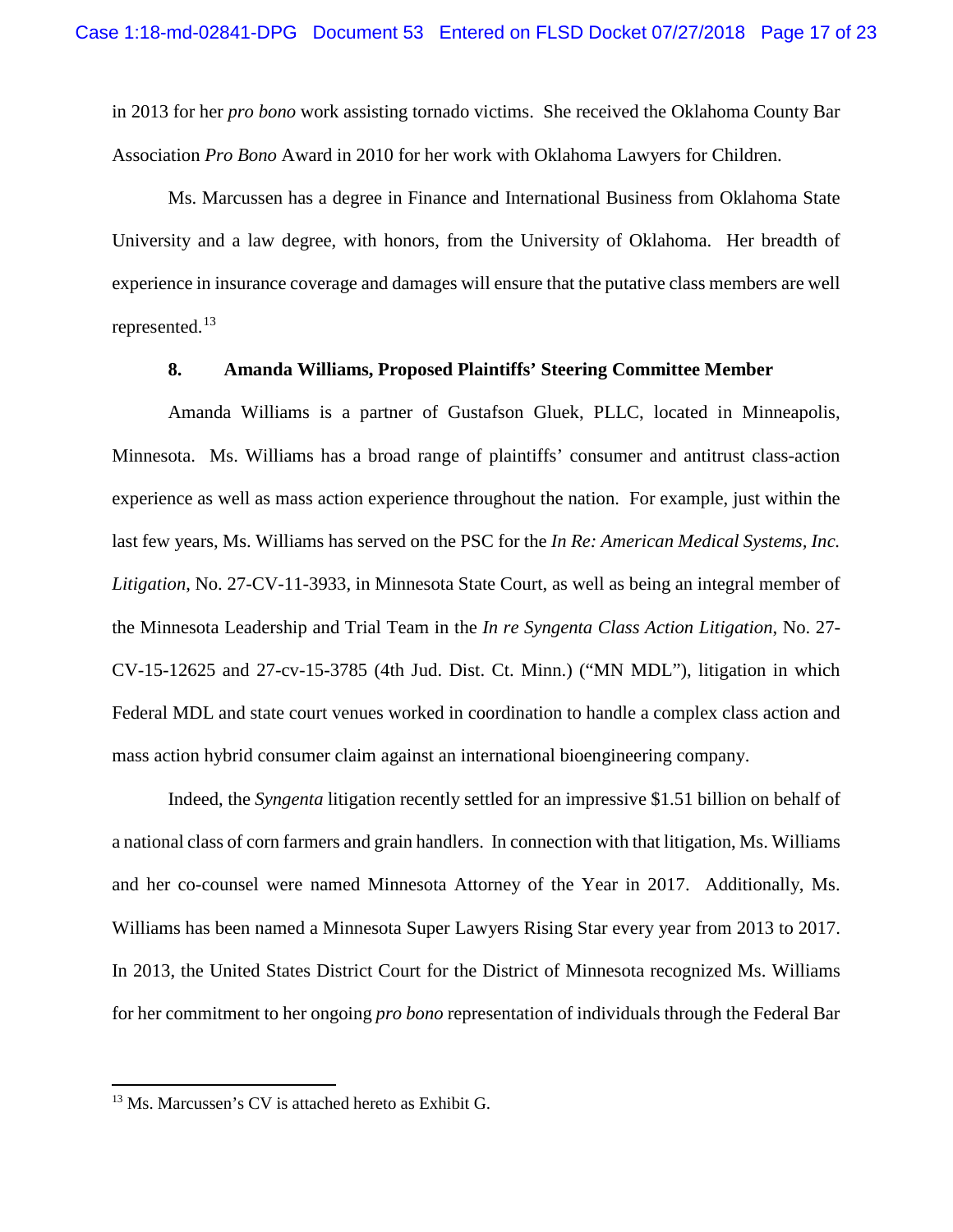Associations *Pro Se* Project. Ms. Williams has served on the board of the Hennepin County Bar Association as the liaison from the Minnesota Women Lawyers and continues to be active in both.

In her 14 years of experience, Ms. Williams has handled all aspects of complex litigation, from drafting consolidated master complaints through discovery and trial, managing dispositive and non-dispositive motion practice in between. Ms. Williams is committed to pursuing this litigation on behalf of her client and the scores of individuals who have had similar, negative experiences with Monat's products <sup>14</sup>

## **C. The KKS Slate will commit the resources necessary to represent the putative class members, coordinate efforts among counsel, and ensure the effective and efficient resolution of this litigation.**

The KKS Slate has the resources necessary to finance a case of this magnitude, as they have shown by prosecuting similar cases in the past. The slate's law firms are responsible for achieving some of the largest class action recoveries in some of the most complex, documentintensive, and high-profile class actions ever, including—as mentioned above—consumer product cases involving both economic losses and personal injuries. Moreover, the proposed structure involving multiple firms—*ensures* that the case will be well-financed, and provided with the adequate resources necessary for litigation, while at the same time ensuring efficiency through delegating specific work. *See, e.g., In re: Disposable Contact Lens Antitrust Litig.*, No. 15-md-2626, 2015 WL 10818781, at \*2 (M.D. Fla. Oct. 7, 2015) (appointing a structure with "three-firm co-leadership," the same structure accepted in other MDLs, with additional liaison counsel as well as a separate local counsel); *Equifax*, 17-md-2800-TWT (N.D. Ga.), ECF No. 232 (three-attorney co-lead structure, with co-liaison counsel, seven-person steering committee, and state coordinating liaison counsel).

 <sup>14</sup> Ms. Williams' CV is attached hereto as Exhibit H.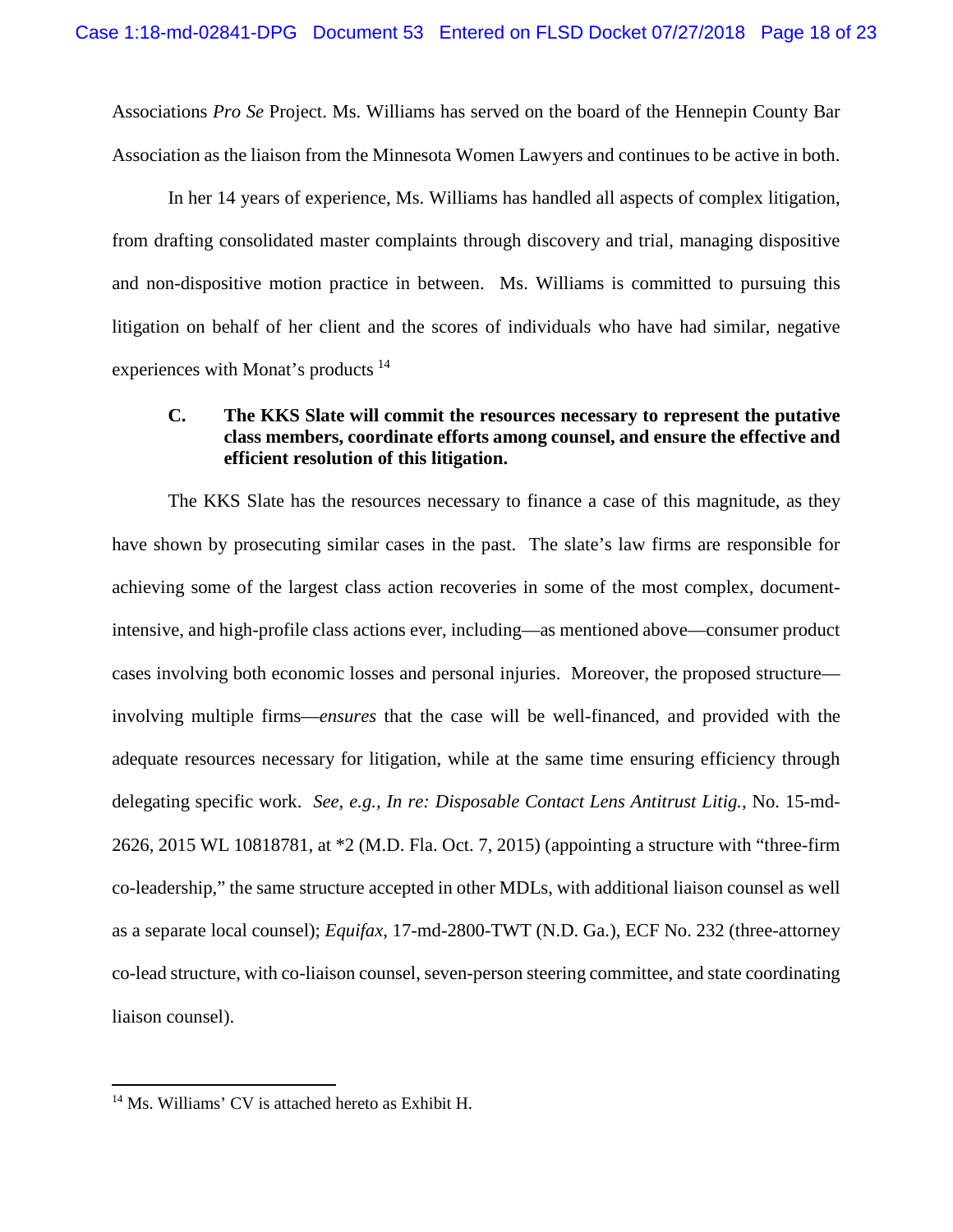In a case involving hundreds of millions of dollars of sales of Monat products each year<sup>15</sup> a structure ensuring that the litigation is well-supported, well-financed, and efficient is necessary. While each firm is committed to expending whatever resources are necessary to achieve a favorable result, all counsel are extremely cognizant of the need to control costs, have diligently done so in the other complex litigation they have led, and will do so here.

## **D. The KKS Slate's structure recognizes the importance of ensuring that the class members are represented by individuals who understand their circumstances.**

The Duke Standards recognize the importance of inclusion, and—while noting that the Court's first priority is ensuring that the lawyers "appointed to leadership positions are capable and experienced and that they will responsibly and fairly represent all plaintiffs"—the Duke Standards also note that Courts should "keep[] in mind the benefits of diversity, experience, skills and backgrounds." Duke standards Best Practice 3(c). The women proposed for this slate encompass all of the above.

More recently, judges have also been encouraged to "assess the unique dynamics of a case in putting together the leadership structure." Duke Law Guidelines and Best Practices Addressing Chronic Failure to Diversity Leadership Positions in the Practice of Law, First Draft Pending Revision (May 1, 2018).<sup>16</sup> Specifically, "[i]n a litigation that is gender specific and affects women

 <sup>15</sup> Monat's sales were \$41 million in 2016, and expected to be \$300 million in 2017. *See* Ted Nuyten, *Monat Global Expects \$300 Million Revenue for 2017*, Business for Home (Oct. 26, 2017); *Monat Global Sales Up from \$19 Million to \$41 Million in 2016*, Business for Home (Mar. 23, 2017).

<sup>16</sup> *Available at* https://bit.ly/2Ohxk3X*.*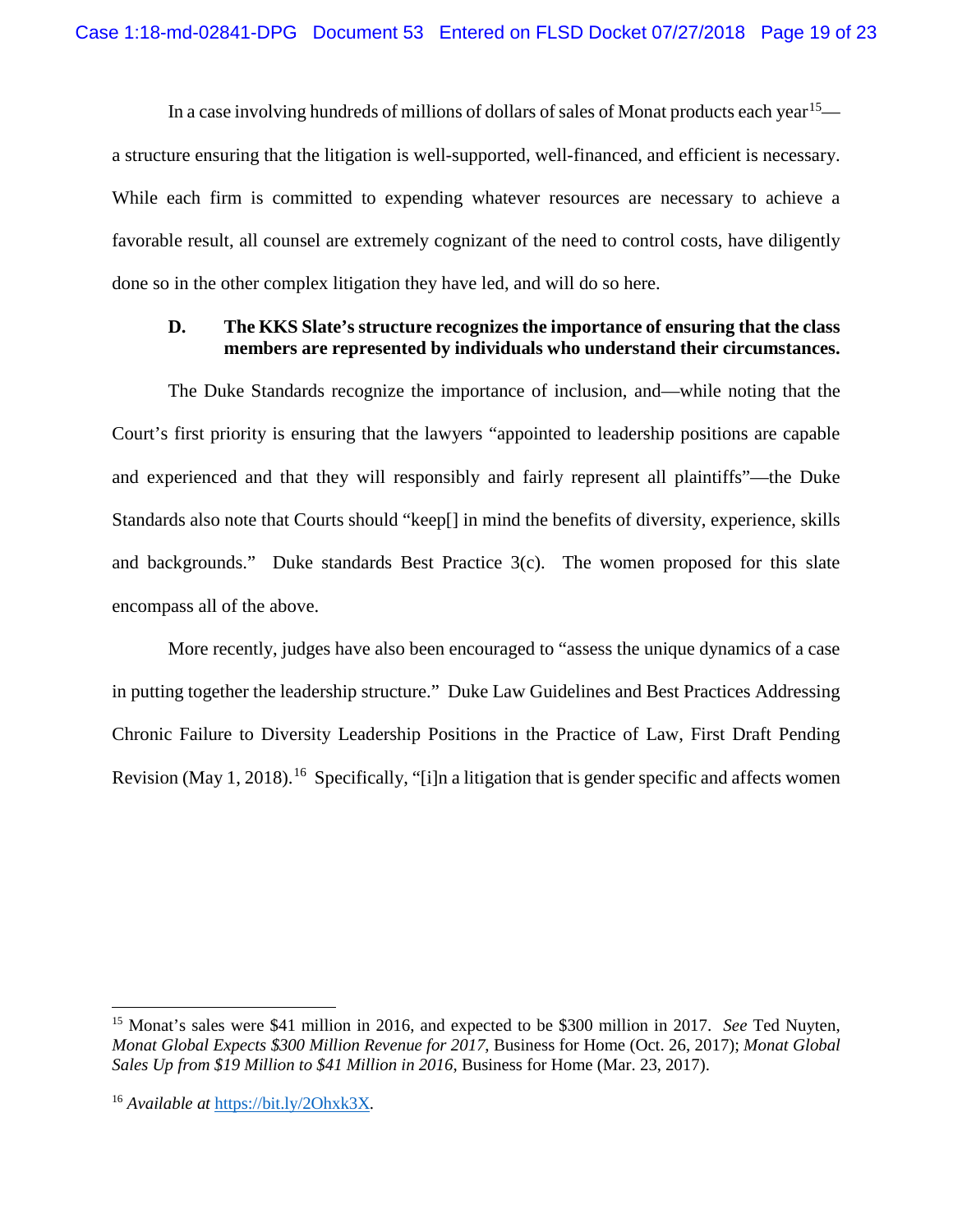directly, the judge should prioritize the inclusion of female attorneys in leadership roles." *Id*. 17 The National Association of Women Judges also recently adopted a resolution, attached hereto as Exhibit I, recognizing that trial courts have not appointed women and minority lawyers to leadership positions, and taking the position that "our trial courts, both federal and state, should be mindful of the importance of diversity and should make appointments that are consistent with the diversity of our society and the justice system."

The team assembled here is not only capable and experienced—comprised of partners from some of the top law firms in the country—but was also designed, specifically, to address the fact that the vast majority of users of Monat's hair care products are women, who were attracted to the products because of the promise of fuller, thicker hair. Monat's advertising scheme was specifically targeted to women,<sup>18</sup> and the majority of Monat's Market Partners are women. Appointing an all-female leadership team to this case—indeed, maybe the first all-female leadership team in a class action consumer product MDL—is the right call.

<sup>&</sup>lt;sup>17</sup> For example, in a multidistrict case involving allegations that a medical device caused women to develop an aggressive form of cancer, Judge Kathryn H. Vratil of the District of Kansas appointed eleven female lawyers to a 20-lawyer Plaintiff's Steering Committee in the *In re Ethicon Inc. Power Morcellator Product Liability Litigation*. This was the first time that women were the majority in a leadership committee in a consolidated MDL proceeding. *See also* Elizabeth A. Fegan, *An Opportunity or Landmine: Promoting Gender Diversity from the Bench*, 63 May Fed. Law. 38 (2016) (quoting co-lead counsel in *Ethicon* Aimee Wagstaff, that "having women involved in a tort that is specific to the female body is very crucial in litigation—not only for the viewpoints that women bring but also for talking about and understanding their clients' injuries." *See also* Diane M. Zhang, *A Milestone in Gender Equality*, TRIAL 45, 46 (Am. Ass'n Justice 2016), *available at* https://bit.ly/2LCVuY8. Similarly, in the Mirena IUD litigation, where plaintiffs alleged they were injured by the defendant's birth-control device, plaintiffs' counsel urged Judge Cathy Seibel of the Southern District of New York, to appoint female lawyers to the leadership team because it would benefit the female plaintiffs to have qualified female attorneys, who could relate to their struggle as well as promote empathy to the jury, particularly because the lead lawyer for the defendant was a woman. *See Judge Calls for More Female Lawyers for Mirena IUD Litigation,* Pintas & Mullins Law Firm (May 23, 2013), https://bit.ly/2NLpwWY.

<sup>18</sup>*See Hoffpauir v. Monat*, No. 18-cv-21606-JEM (S.D. Fla.), ECF No. 1 at ¶¶ 2-5 (describing Monat's exploitation of women's insecurities through aggressive marketing campaigns).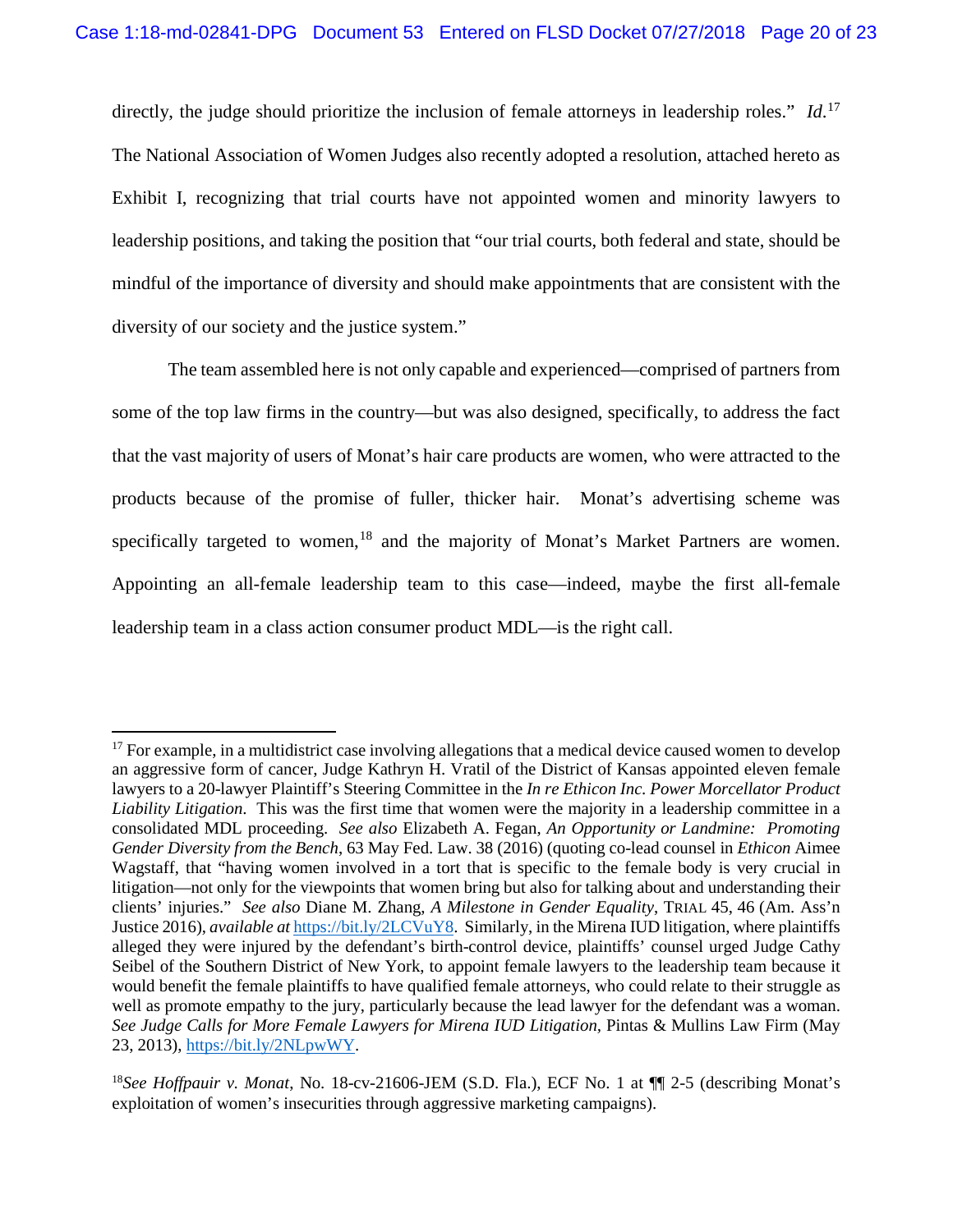Case 1:18-md-02841-DPG Document 53 Entered on FLSD Docket 07/27/2018 Page 21 of 23

## **CONCLUSION**

For the foregoing reasons, the Court should appoint the KKS Slate as interim counsel for

the putative class. A proposed order is attached.

Date: July 27, 2018 Respectfully submitted,

### **COLSON HICKS EIDSON**

255 Alhambra Circle, Penthouse Coral Gables, Florida 33134 Telephone: (305) 476-7400 Facsimile: (305) 476-7444

### **/s/ Julie Braman Kane**

JULIE BRAMAN KANE Florida Bar No.: 980277 julie@colson.com Latoya Brown Florida Bar No.: 91792 latoya@colson.com Secondary email: b.cancela@colson.com eservice@colson.com

## **LOCKRIDGE GRINDAL NAUEN**

**P.L.L.P.**  100 Washington Avenue South Suite 2200 Minneapolis, Minnesota 55401 Tel: (612) 339-6900

### **/s/ Yvonne M. Flaherty**

Yvonne M. Flaherty (#267600) ymflaherty@locklaw.com

### **FEDERMAN & SHERWOOD**

10205 N. Pennsylvania Avenue Oklahoma City, OK 73120 Tel: (405) 235-1560 Fax: (405) 239-2112

## **/s/Carin Marcussen**

clm@federmanlaw.com

#### **DICELLO LEVITT & CASEY LLC**

Ten North Dearborn Street Eleventh Floor Chicago, Illinois 60602 Telephone: (312) 214-7900

# **/s/ Amy E. Keller**

AMY E. KELLER Admitted *Pro Hac Vice* akeller@dlcfirm.com Secondary email: alebdjiri@dlcfirm.com rleason@dlcfirm.com

### **ANDERSEN SLEATER SIANNI LLC**

1250 Broadway, 27th Floor New York, NY 10001 Tel: (302) 595-9102 Fax: (302) 595-9321

### **/s/ Jessica Sleater** jessica@andersensleater.com

## **AUDET & PARTNERS, LLP**

711 Van Ness Avenue, Suite 500 San Francisco, California 94102 Telephone: (415) 568-2555 Facsimile: (415) 568-2556

### **s/ Gwendolyn R. Giblin**

Gwendolyn R. Giblin ggiblin@audetlaw.com Secondary email: hdarling@audetlaw.com

## **GUSTAFSON GLUEK PLLC**

Canadian Pacific Plaza 120 South Sixth Street, Suite 2600 Minneapolis, Minnesota 55402 Tel: (612) 333-8844 Fax: (612) 339-6622

### **/s/ Amanda M.Williams**

Amanda M. Williams Raina C. Borrelli (#392127)

## **ZIMMERMAN REED LLP**

14646 N. Kierland Blvd., Suite 145 Scottsdale, AZ 85254 Tel: (480) 348-6400 Fax: (480) 348-6415

## **/s/June Hoidal**

june.hoidal@zimmreed.com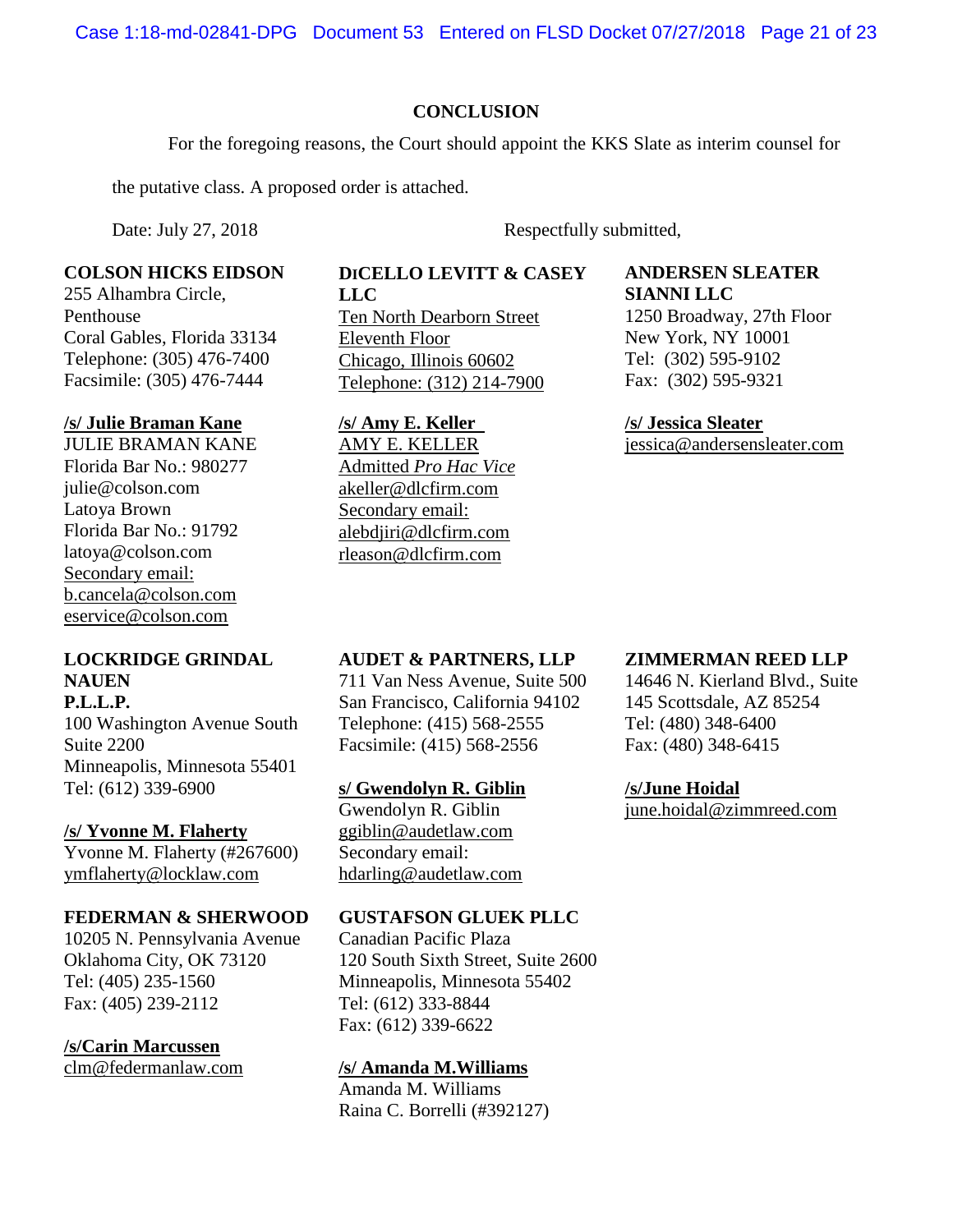Case 1:18-md-02841-DPG Document 53 Entered on FLSD Docket 07/27/2018 Page 22 of 23

awilliams@gustafsongluek.com rborrelli@gustafsongluek.com